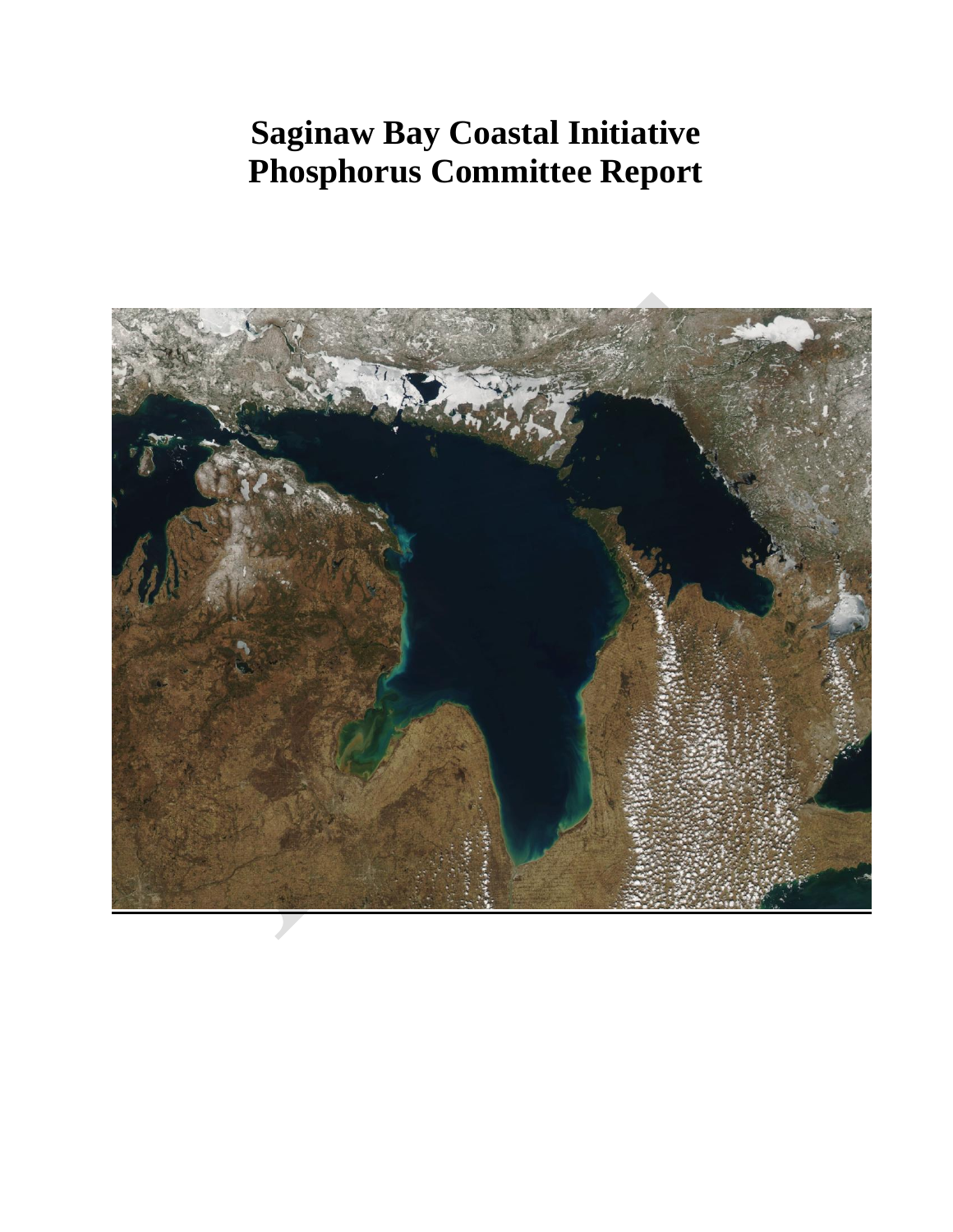## **Background**

Phosphorus concentrations in Saginaw Bay water remain higher than anywhere else in Lake Huron. Generally, the Great Lakes are *phosphorus limited*, meaning that the amount of phosphorus determines the basic productivity of the lake. Higher levels of phosphorus support increased plant growth and greater productivity. This increased productivity due to phosphorus loadings from the Saginaw River and tributaries to Saginaw Bay, along with the introduction of zebra mussels, has led to development of substantial 'muck' along the Saginaw Bay shoreline that creates both an aesthetic and economic problem for area businesses and residents.

As part of the Saginaw Bay Coastal Initiative (SBCI), local opinion leaders identified the reduction of phosphorus entering Saginaw Bay as a high priority for them. Because the issue of phosphorus is extremely important to the water quality of Saginaw Bay, MDA Director Don Koivisto and MDEQ Director Steven Chester organized a committee to determine how local, state and federal interests can work together to identify voluntary measures that will reduce phosphorus in the Bay.

In March 2007, a statewide Phosphorus Policy Advisory Committee identified a number of findings and recommendations to control phosphorus on a statewide basis. In March 2008, the Saginaw Bay Phosphorus Committee was formed and asked to review those findings and recommendations, and determine how to translate those recommendations and other recommendations into actions in the Saginaw Bay coastal area. The Saginaw Bay Phosphorus Committee was charged to:

- Identify and evaluate key sources of phosphorus contributing to impacts on the Saginaw Bay.
- $\bullet$ Develop recommended "next steps" to address these sources of phosphorus.
- Identify next steps that can be taken with existing resources and identify potential funding sources for other potential efforts.
- $\bullet$ Summarize the findings and recommendations of the Committee for local action.

## **History(1,2,3)**

During the 1970s and 1980s, the Saginaw River added nearly two metric tons of total phosphorus per day to the bay, the largest contribution of phosphorus to the Great Lakes by any river in Michigan. The added phosphorus increased the growth of nuisance blue-green algae that was likely responsible for the foul odor and poor taste of drinking water withdrawn from the bay.

Control of phosphorus inputs was the principal pollution control strategy adopted under the 1972 Great Lakes Water Quality Agreement (GLWQA) between the United States and Canada. The Supplement to Annex 3 of the 1978 Great Lakes Water Quality Agreement specified a total phosphorus target load for Saginaw Bay of 440 tonnes per year. Three phosphorus loading objectives were developed for Inner Saginaw Bay. The primary criterion was taste and odor at the Whitestone Point Water Filtration Plant. Secondary criteria were filter-clogging and taste and odor problems at the Pinconning and Bay City Water Filtration Plants in the inner portion of the bay and the degree of degradation of the inner bay ecosystem.

 $\overline{a}$ 1 State of Michigan Phosphorus Reduction Strategy for the Michigan portion of Lake Erie and Saginaw Bay, 1985.

<sup>&</sup>lt;sup>2</sup> State of Michigan Phosphorus Reduction Strategy for the Michigan portion of Lake Erie and Saginaw Bay, 1991.

<sup>&</sup>lt;sup>3</sup> "Phosphorus in Saginaw Bay have we met the target?" Fact Sheet, The Lake Huron Binational Partnership, 2006.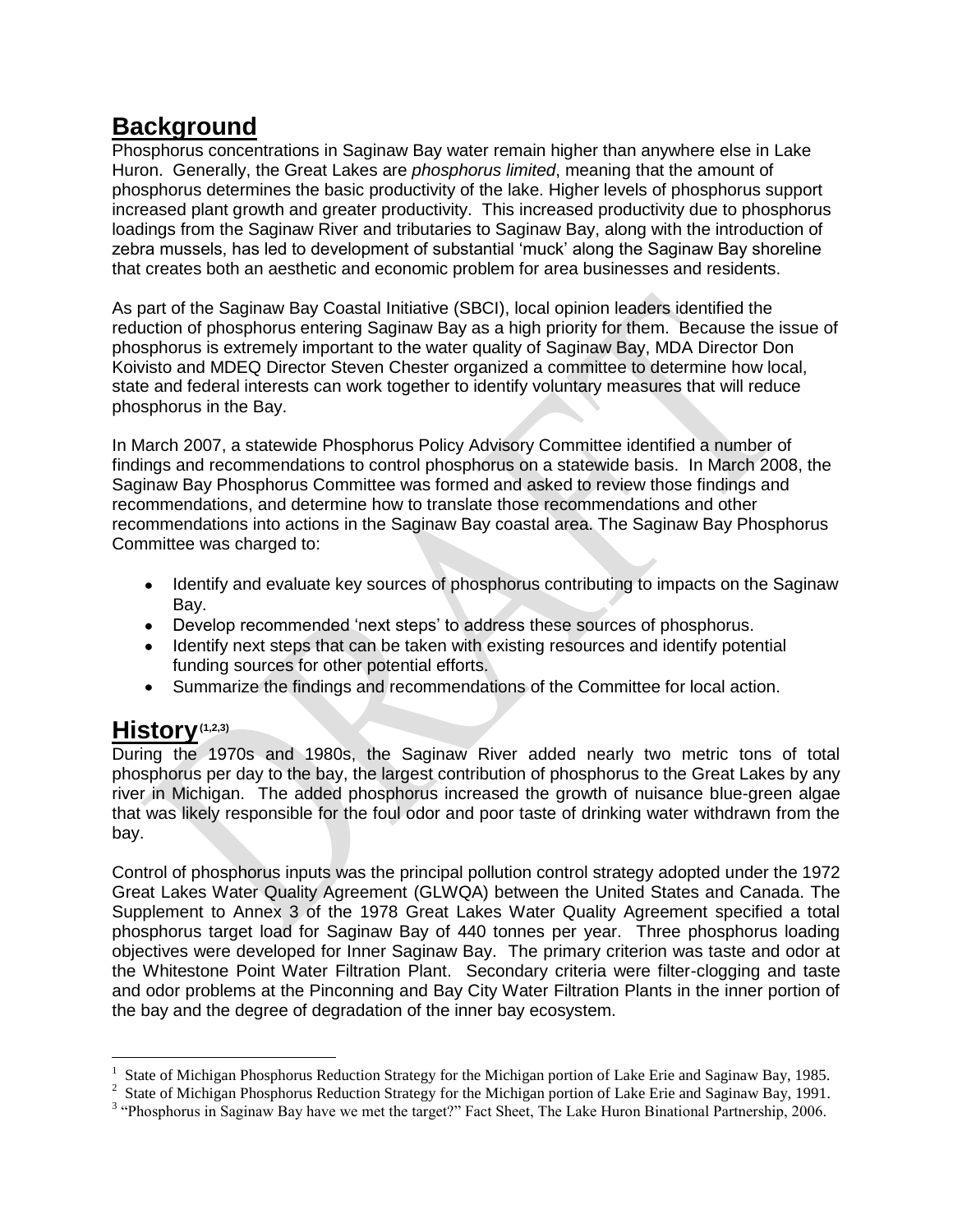In 1976, the corrected base year load was determined to be 870 metric tonnes per year. The target load of 440 metric tonnes per year was established both because of the desired reduction in water supply taste and odor problems and because the level was realistically achievable. The recommended criterion of 0.015 mg/L as a spring areawide mean total phosphorus concentration represents the estimated "in Bay" concentration when the 440 tonnes per year target has been met.

Saginaw Bay and the Saginaw River system were listed by the International Joint Commission, Great Lakes Water Quality Board (IJC 1981) as a Class A Area of Concern because of high levels of nutrient inputs and occurrence of toxic compounds in sediments, fish and gull eggs. The Great Lakes Water Quality Board stated that water quality had been degraded due to excessive nutrient inputs.

In October 1983, a supplement to Annex 3 of the GLWQA called for the development of phosphorus reduction plans for Lake Erie, Lake Ontario and Saginaw Bay. Because of this, in March, 1984, US-EPA and the states agreed that each state would prepare a phosphorus reduction strategy for its jurisdictional boundaries.

The State of Michigan strategy for attainment of the phosphorus reduction goals established in the supplement to Annex 3 consisted of two elements: 1) a point source reduction strategy; and 2) a non-point source reduction strategy. As a result of significant point source phosphorus reduction prior to 1982 and costs of further point source reduction, the emphasis of Michigan"s strategy was on developing effective nonpoint programs. In 1991 it was concluded that Michigan had exceeded its phosphorus reduction goals for Saginaw Bay. The following recommendations were made to determine the impact of the phosphorus reductions on the basin: 1) Determine a nutrient budget for Saginaw Bay; and 2) Determine new phosphorus reduction goals for Saginaw Bay.

Soon after 1991, zebra mussels appeared in Saginaw Bay. Their presence is believed to have influenced the cycling of phosphorus in the Bay, and may be a cause for recent increases in algae wash-up on area beaches which has renewed concern regarding phosphorus loadings to the Bay.

## **Source Identification(4)**

 $\overline{a}$ 

As part of the SBCI Phosphorus Committee effort, it was requested that MDEQ develop an evaluation of potential sources and related loadings of phosphorus to the Bay. Since, the loading of nonpoint source (NPS) phosphorus is believed to be one of the key contributing factors degrading the water quality of Saginaw Bay this was the focus of the evaluation.

The relationship between land use and NPS pollution is well established and a number of simple models have been developed to provide rough estimates of the NPS loads associated with particular land uses. This analysis applies the Geographic Information System (GIS) version of the Long Term Hydrologic Impact Assessment and Nonpoint Source Pollution (L-THIA NPS) model to the Saginaw Bay Watershed. Approximation of the total phosphorus loads associated with six land use category is presented by each of the nine sub-basins (8 digit hydrologic unit codes, HUC) that constitute the Saginaw Bay Watershed.

<sup>&</sup>lt;sup>4</sup> "Using the LTHIA Model to Evaluate Nonpoint Source Loads of Phosphorus to Saginaw Bay", Peter Vincent – DEQ Water Bureau, 2009.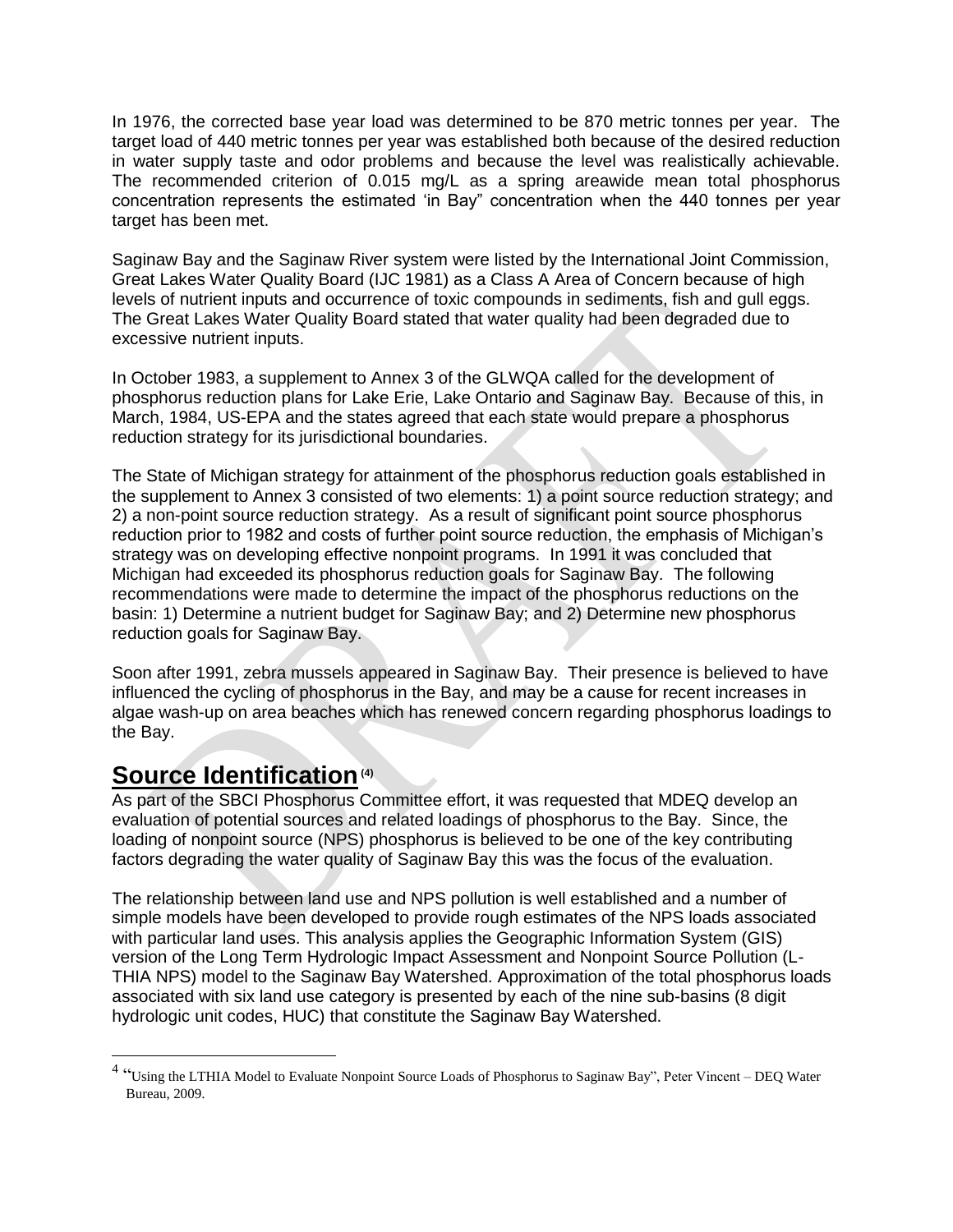### Study Area

This analysis examined total phosphorus loads associated with the following nine sub-basin (8 digit HUC) within the Saginaw Bay Watershed: Au Gres-Rifle (04080101), Kawkawlin-Pine (04080102), Pigeon-Wiscoggin (04080103), Birch-Willow 04080104), Tittabawassee (04080201), Pine (04080202), Shiawassee (04080203), Flint (04080204), Cass (04080205), Saginaw (04080206), figure 1.

Figure 1.



*Comparison of Phosphorus Loads by Sub-Basin within the Saginaw Bay Watershed*

The L-THIA NPS model"s estimate of total phosphorus derived from all sub-basins within the Saginaw Bay Watershed was approximately 1,514,100 pound a year. Table 1 shows the total phosphorus estimated from each sub-basin. The Pigeon-Wiscoggin, Flint and Shiawassee subbasins are the largest producers of NPS total phosphorus respectively, these three sub-basins account for approximately 53 percent estimated by the model. When normalized by area the Pigeon-Wiscoggin and the Saginaw total phosphorus load per acre is larger than the other subbasins. The normalized loads from the Shiawassee, Flint, Kawkawlin-Pine, and the Cass Watersheds are comparable.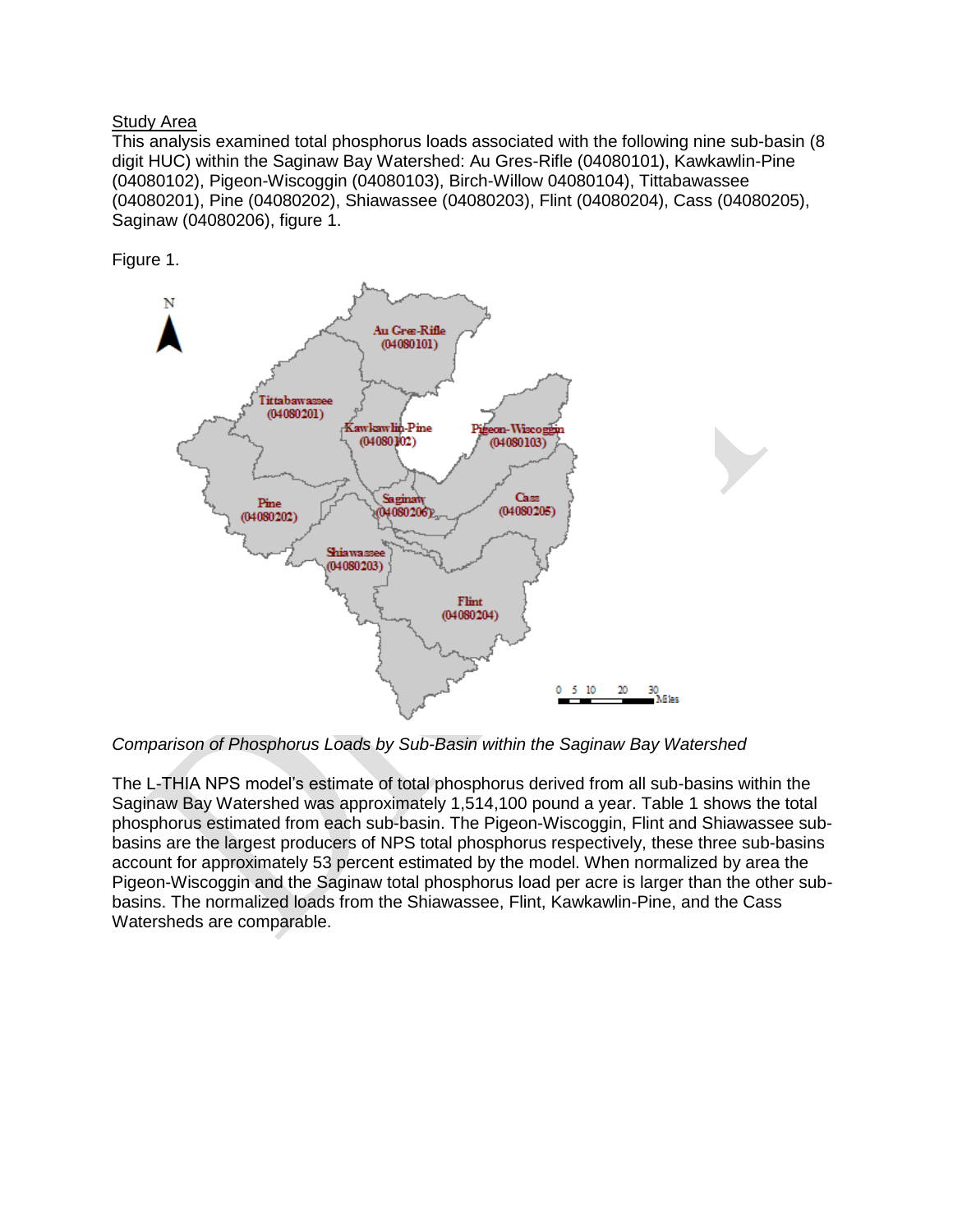|                      |                   |           |                   | <b>Acres</b> | <b>TP Normalized</b> |
|----------------------|-------------------|-----------|-------------------|--------------|----------------------|
| <b>Sub-Basin</b>     | <b>Sub-Basin</b>  | <b>TP</b> | <b>Percent of</b> |              | by Area              |
| <b>Name</b>          | <b>HUC Number</b> | Lbs/Year  | <b>Total Load</b> |              | (LBS/Acres)          |
| Pigeon-              |                   |           |                   |              |                      |
| Wiscoggin            | 4080103           | 283,017   | 18.7%             | 576,505      | 0.49                 |
| <b>Flint</b>         | 4080204           | 263,430   | 17.4%             | 850,997      | 0.31                 |
| <b>Shiawassee</b>    | 4080203           | 259,653   | $17.1\%$          | 809,445      | 0.32                 |
| Cass                 | 4080205           | 164,129   | 10.8%             | 580,807      | 0.28                 |
| Chippewa-            |                   |           |                   |              |                      |
| <b>Pine</b>          | 4080202           | 146,590   | 9.7%              | 655,868      | 0.22                 |
| <b>Tittabawassee</b> | 4080201           | 145,345   | 9.6%              | 925,689      | 0.16                 |
| Kawkawlin-           |                   |           |                   |              |                      |
| <b>Pine</b>          | 4080102           | 96,261    | 6.4%              | 310,565      | 0.31                 |
| <b>Au Gres</b>       | 4080101           | 86,466    | 5.7%              | 655,594      | 0.13                 |
| <b>Saginaw</b>       | 4080206           | 69,208    | $4.6\%$           | 160,696      | 0.43                 |
| <b>Total</b>         |                   | 1,514,102 |                   |              |                      |

**Table 1: Total Phosphorus Load by Sub Basin**

#### *Modeling Results by Land Use Category for the Saginaw Bay Watershed*

The total phosphorus load for the Saginaw Bay Watershed is presented by the six land uses categories used in this analysis, table 2. This modeling exercise found agricultural land to account for approximately 90 percent of the total phosphorus load. Low density residential lands, high density residential lands, and commercial lands account for the majority of remaining 10 percent. When normalized by area commercial and high density residential lands have a higher load per acre.

|                      |           |                |              | <b>Percent</b> | Normalized by |
|----------------------|-----------|----------------|--------------|----------------|---------------|
|                      | <b>TP</b> | <b>Percent</b> |              | of Area        | <b>Area</b>   |
| <b>Land Use</b>      | Lbs/Year  | of Load        | <b>Acres</b> |                | (Ibs/acres)   |
| <b>Agricultural</b>  | 1,365,222 | 90.2%          | 2,486,820    | 45.0%          | 0.55          |
| <b>Commercial</b>    | 16,586    | 1.1%           | 20,915       | 0.4%           | 0.79          |
| <b>Forest</b>        | 1,400     | 0.1%           | 1,196,617    | 21.7%          | 0.00          |
| <b>Grass/Pasture</b> | 613       | 0.04%          | 327,201      | 5.9%           | 0.00          |
| HD                   |           |                |              |                |               |
| <b>Residential</b>   | 40,667    | 2.7%           | 58,670       | 1.1%           | 0.69          |
| LD                   |           |                |              |                |               |
| <b>Residential</b>   | 89,612    | 5.9%           | 561,603      | 10.2%          | 0.16          |
| <b>Water/Wetland</b> |           |                | 874,149      | 15.8%          |               |
| <b>Total</b>         | 1,514,102 |                | 5,525,978.79 |                |               |

**Table 2: Total Phosphorus Load by Land Use Category**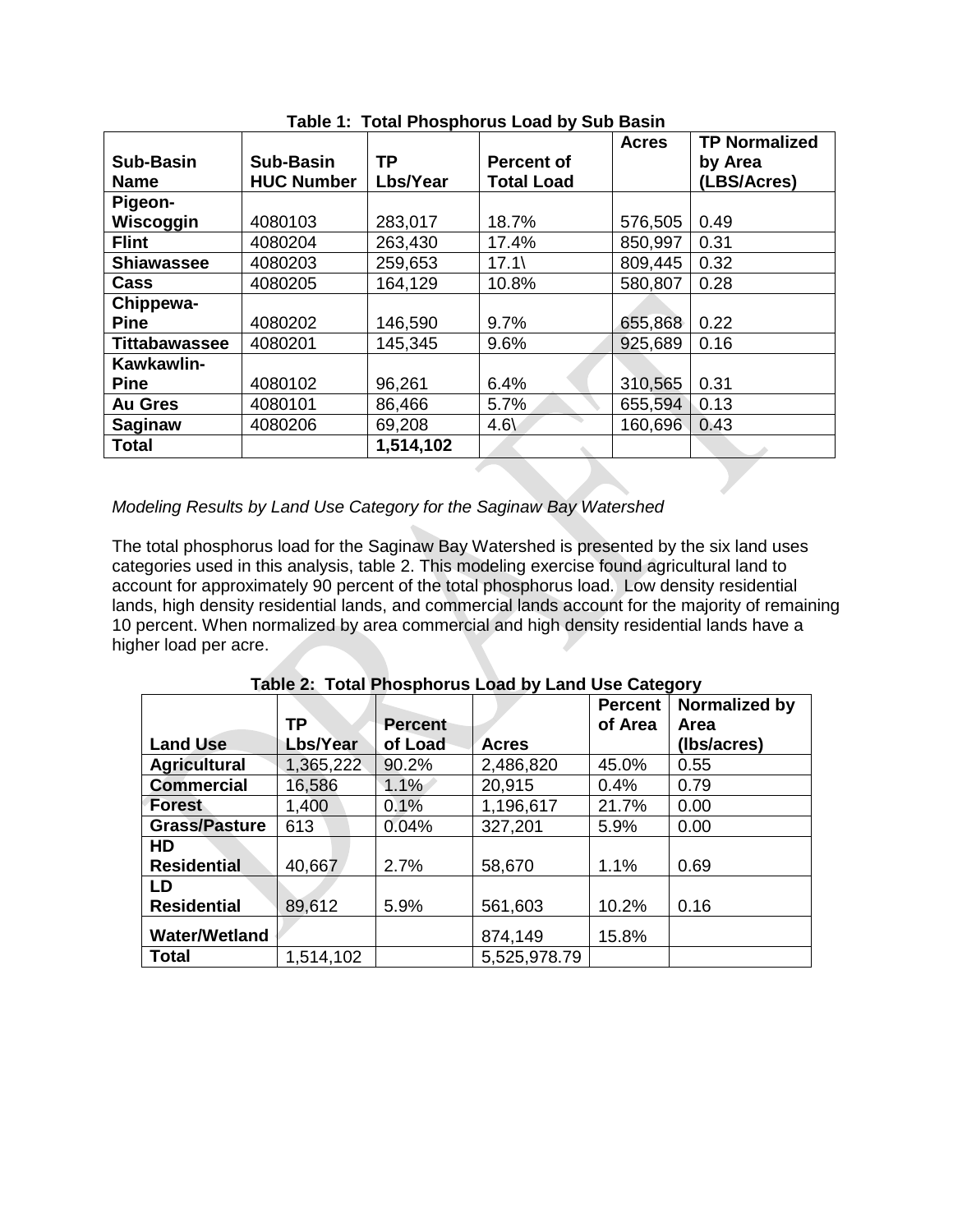### **Recommendations**

In order to gain a better understanding of phosphorus impacts on Saginaw Bay, the SBCI Phosphorus Committee held several meetings to hear from technical experts including: NOAA, DEQ, MDA, Michigan United Conservation Club (MUCC), Farm Bureau, United States Department of Agriculture (USDA), Conservation Districts, Michigan Sugar Company, Bay City Wastewater Treatment Plant, and South East Michigan Council of Governments (SEMCOG). In addition to these presentations, the committee representation included technical experts covering agricultural, urban, and point sources of phosphorus.

To comprehensively address the phosphorus source control issues, the Committee formed three workgroups focused on source reduction: an Agriculture Phosphorus Pollution Prevention (P3) Workgroup; a Stormwater Phosphorus Workgroup; and a Point Source Phosphorus Workgroup. These subcommittees were charged with developing reduction strategies for each of these source areas.

The recommendations below are divided by: SBCI Phosphorus Committee and Source Reduction Workgroups. The Committee recommendations address over-arching needs regarding further evaluation of phosphorus impacts on Saginaw Bay, the Workgroup recommendations outline specific next steps to implement phosphorus reduction strategies for the various source areas.

### **SBCI Phosphorus Committee**

After review of existing information regarding phosphorus sources and loadings to Saginaw Bay, the Committee recommends the following actions to further evaluate phosphorus impacts in Saginaw Bay:

- 1. MDEQ in cooperation with local interests, develop specific and attainable phosphorus goals for the Saginaw River and for Saginaw Bay.
- 2. MDEQ in cooperation with local interests develop a Saginaw River and Bay Phosphorus Strategy to meet the newly defined goals. While the recommendations in the attached report are a starting point for action, it is anticipated that additional measures may be necessary to achieve the new phosphorus goals.
- 3. MDEQ should determine phosphorus loadings from direct tributaries to Saginaw Bay and this information should be incorporated into the Phosphorus Reduction Strategy for Saginaw Bay.
- 4. MDEQ should coordinate with the Saginaw Bay multi-year study being conducted by the National Oceanic and Atmospheric Administration (NOAA) as well as other on-going monitoring efforts to facilitate the development of the above goals. However, this does not mean that development of the above goals and implementation of the Phosphorus Reduction Strategy for Saginaw Bay should be delayed until completion of the NOAA study.

### **Source Reduction Workgroups**

#### **Agricultural Phosphorus Pollution Prevention(Ag P3) Workgroup**

As part of the larger effort, an agriculture phosphorus pollution prevention workgroup was formed to identify actions that could be taken to reduce phosphorus from agricultural sources. The workgroup evaluated both livestock and cropping potential concerns. The recommendations which follow are a combined effort from Michigan State University Extension (MSUE); MDEQ; Michigan Agriculture Environmental Assurance Program (MAEAP); Conservation Districts; agribusiness and individuals.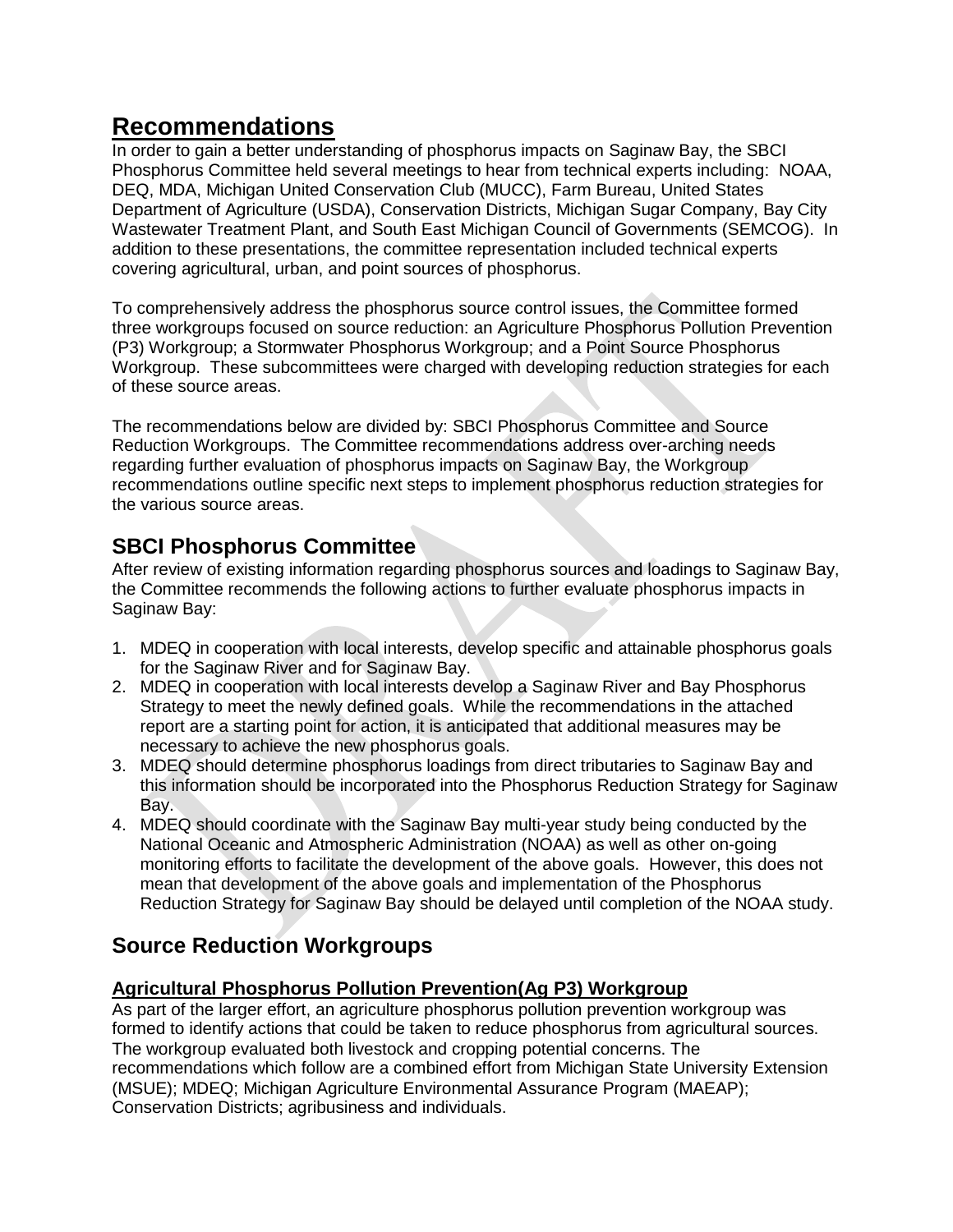All operations, regardless of size, should be good stewards of the environment. All operations need to comply with current regulations (ex. no discharges into waters of the state). This heightened awareness of the phosphorus impact in Michigan"s surface waters and the need for practical and economic recommendations in the agricultural sector is addressed by local, state, and federal partners. The overall goal of the subcommittee is cost-efficient management. Recommendations to evaluate and implement programs may reduce phosphorus loading into our state"s surface waters.

The subcommittee did not feel it is appropriate to prioritize between cropping and livestock because they are both of great importance and differ. Below are recommendations divided into cropping and livestock systems. Recommendations are listed **within cropping** and **within livestock** systems in priority order.

#### **Definitions:**

**BMP – Best Management Practice**

**CAFO – Concentrated Animal Feeding Operation:** as defined by EPA (see Appendix A)

**CNMP – Comprehensive Nutrient Management Plan**

**GAAMP – Generally Accepted Agricultural Management Practice**

**Hobby Farm –** non-commercial operations (ex. not for profit or those operations not filing Schedule F Federal tax return)

**MAEAP – Michigan Agriculture Environmental Assurance Program**

**MDA – Michigan Department of Agriculture**

**MFB – Michigan Farm Bureau**

**MSUE – Michigan State University Extension**

**NPDES – National Pollutant Discharge Elimination System**

**NRCS – Natural Resource Conservation Service**

**Small and medium size farm –** commercial operation less than CAFO size

**USDA – United States Department of Agriculture**

#### **Cropping Systems**

#### **1. Develop consistent nutrient recommendations, specific to the Saginaw Bay area, supported and promoted by all groups providing direction for farmers.**

**Discussion:** Currently, groups providing support for farmers on nutrient recommendations are not presenting a consistent message. Nutrient recommendations need to be updated specific to crops grown in the Saginaw Bay area, providing a consistent message to farmers regarding fertilizer application.

#### **2. Provide incentives to promote on-farm conservation demonstrations in cooperation with producers and agribusinesses.**

**Discussion:** Funding this recommendation encourages agribusinesses to develop a conservation partnership and jointly support a program to conduct on-farm demonstrations. Conducting on-farm comparisons of management practices is one of the most effective ways to convince producers to adopt management changes. It is important that conservation messages come to producers from a partnership of key business community stakeholders, for example implement dealers, agronomy consultants, lenders, commodity groups, etc.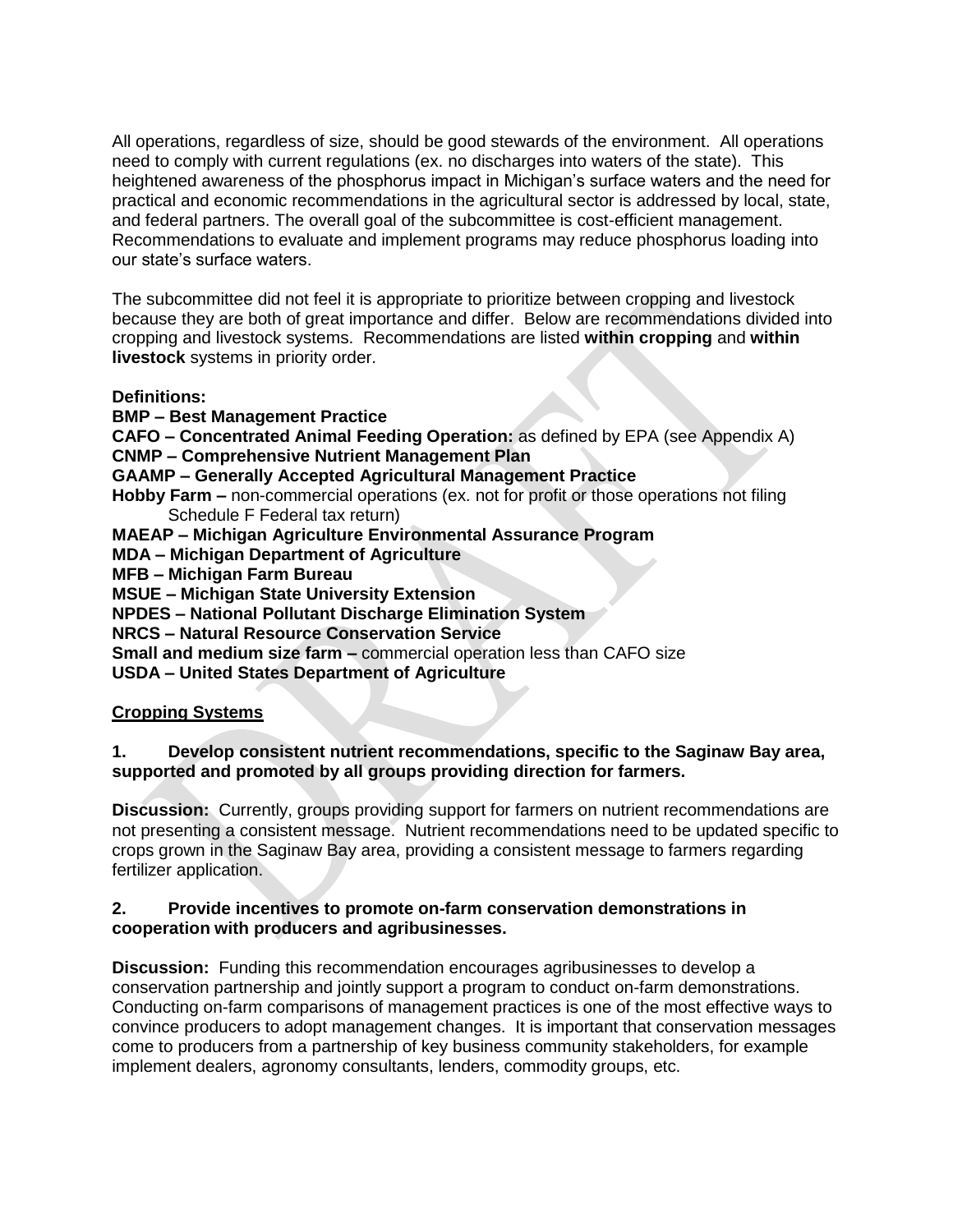#### **3. Promote cover crops for control of wind erosion; allow more flexibility to adapt other wind erosion control practices to match specific site conditions.**

**Discussion:** Wind erosion is a significant source of sediment containing phosphorus to the Saginaw Bay. A MDNR 1988 study estimated wind erosion resulted in greater than five million metric tons of the soil erosion, accounting for 63% of the total soil erosion in the Saginaw Bay Basin. Cover crops provide the best protection against wind erosion and should be promoted. Other options to address wind erosion (such as wind breaks and wind rows) should be evaluated. The funding agencies, such as USDA, NRCS, conservation districts, etc., should have practices with more flexibility for site specific conditions leading to wider adoption.

#### **4. Purchase and maintain research farms in the Saginaw Bay area to demonstrate various management practices and evaluate their effectiveness under different cropping systems.**

**Discussion:** Since the early 1990"s, MSU Extension, Huron Conservation District, and Tuscola Conservation District in cooperation with area farmers have successfully conducted demonstration research plots to evaluate the benefits of various conservation practices and cropping management systems. This research has been funded through grants and has had a positive impact encouraging conservation tillage in the Saginaw Bay area. The funding sources for demonstration plots are not permanent. This recommendation is to provide funding for the purchase and maintenance of Saginaw Bay area research farms to establish permanent demonstration sites. Research priorities should have local input and oversight.

#### **5. Develop and promote a range of options to achieve a minimum vegetative setback from all drains, creeks, rivers, and lakes.**

**Discussion:** Farming to the edge of drainage ways occurs in the Saginaw Bay area. Providing a vegetative setback between the drainage way and the agricultural production area would reduce the likelihood of erosion and overspray from fertilizer and pesticide applications. Current programs promoting these types of practices have requirements that limit the widespread adoption of vegetative setbacks. The funding agencies, such as USDA, NRCS, conservation districts, etc., should have practices with more flexibility for site specific conditions leading to wider adoption.

#### **6. Establish the Saginaw Bay area as Michigan's agricultural subsurface tile drainage research area for water quality.**

**Discussion:** The Saginaw Bay area provides a unique research area to study the effect of agricultural tile and drainage on water quality. It is recommended that resources be provided to MSU to establish an agricultural drainage research and education program similar to the University of Minnesota"s [\(http://d-outlet.coafes.umn.edu/education.html#educationlinks\)](http://d-outlet.coafes.umn.edu/education.html#educationlinks) or The Ohio State University"s [\(http://www.ag.ohio-state.edu/%7Eagwatmgt/\)](http://www.ag.ohio-state.edu/~agwatmgt/). **Special note:** Insure there are no unlawful septic drain connections to agricultural tile drainage prior to any research.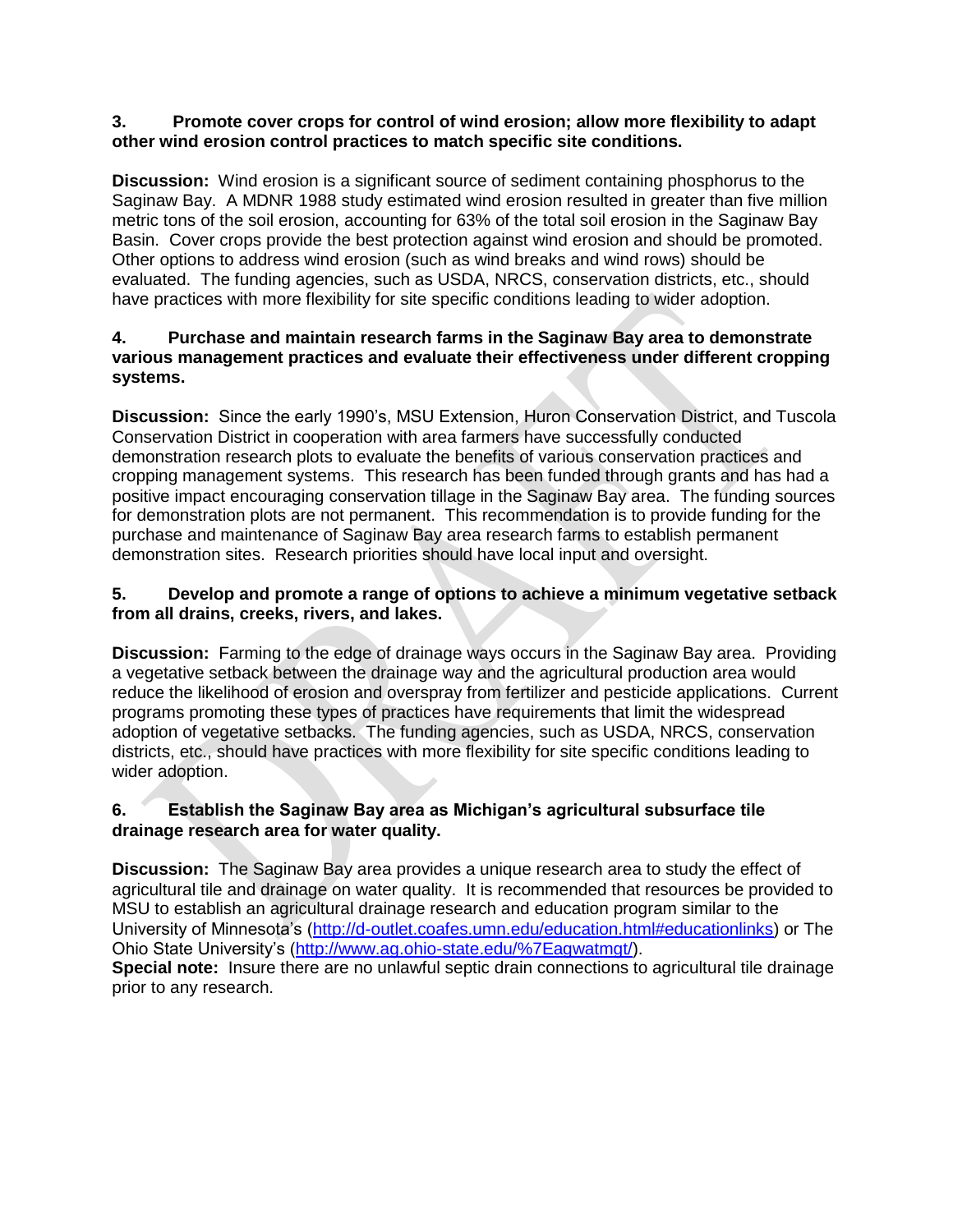#### **7. Promote GPS and/or zone soil sampling and testing along with fertilizer application to develop accurate baseline for nutrient levels and apply fertilizers based on this information.**

**Discussion:** This recommendation will reduce input costs for fertilizer by accurately identifying and applying nutrients only where needed. It will reduce P levels by only applying to crops what is necessary to achieve realistic yield goals.

While there can be cost savings to accurately applying fertilizers through means of GPS technology, currently many farmers are concerned about costs associated with GPS soil testing and fertilizer application. Demonstrations and grant funding are needed to offset costs to overcome this barrier for adoption of GPS technology.

#### **8. Demonstrate erosion control best management practices (BMPs) to stabilize temporary v-ditches cut for field drainage.**

**Discussion:** A majority of the Saginaw Bay area soils are poorly drained. Farmers cut vditches to drain water from low areas in their fields to the nearest ditch or drain to reduce crop damage. V-ditches are not stabilized and can contribute sediment containing phosphorus directly to nearby waterways. Since v-ditches are temporary measures for storm water relief, the problems encountered are very similar to construction storm water. This recommendation is to demonstrate how construction storm water control practices may reduce the risk of sediment discharges from these temporary v-ditches.

#### **9. Promote innovative, environmentally sound drainage ditch design, construction and maintenance in the Saginaw Bay area. This should be coordinated with the North East District of Michigan County Drain Commissioners (includes: Arenac, Bay, Genesee, Gladwin, Huron, Lapeer, Midland, Saginaw, Sanilac, Shiawassee, St. Clair, and Tuscola counties).**

**Discussion:** Many of the waterways in the Saginaw Bay area are designated county drains established to manage water flow. Design, construction and management of these drains in an environmentally sound way could substantially reduce sediment containing phosphorus into the Saginaw Bay. Current drain law and code do not provide many opportunities to work on water quality projects; however coordination of environmental programs and grants with drain projects can provide a process to accomplish both water quantity and quality management. Coordination with the North East District of Michigan County Drain Commissioners will provide greater opportunity to develop a strong working partnership between drain commissioners and environmental programs.

#### **Livestock Systems**

#### **Small/Medium Size Farms**

#### **1. Provide funding for Conservation District livestock specialist positions in the Saginaw Bay area to focus on technical assistance to small and medium size livestock operations.**

**Discussion:** Conservation Districts provide much of the on-farm technical assistance to producers regarding management practices in the Saginaw Bay area. One-on-one assistance with farmers is necessary for implementing best management practices. Conservation District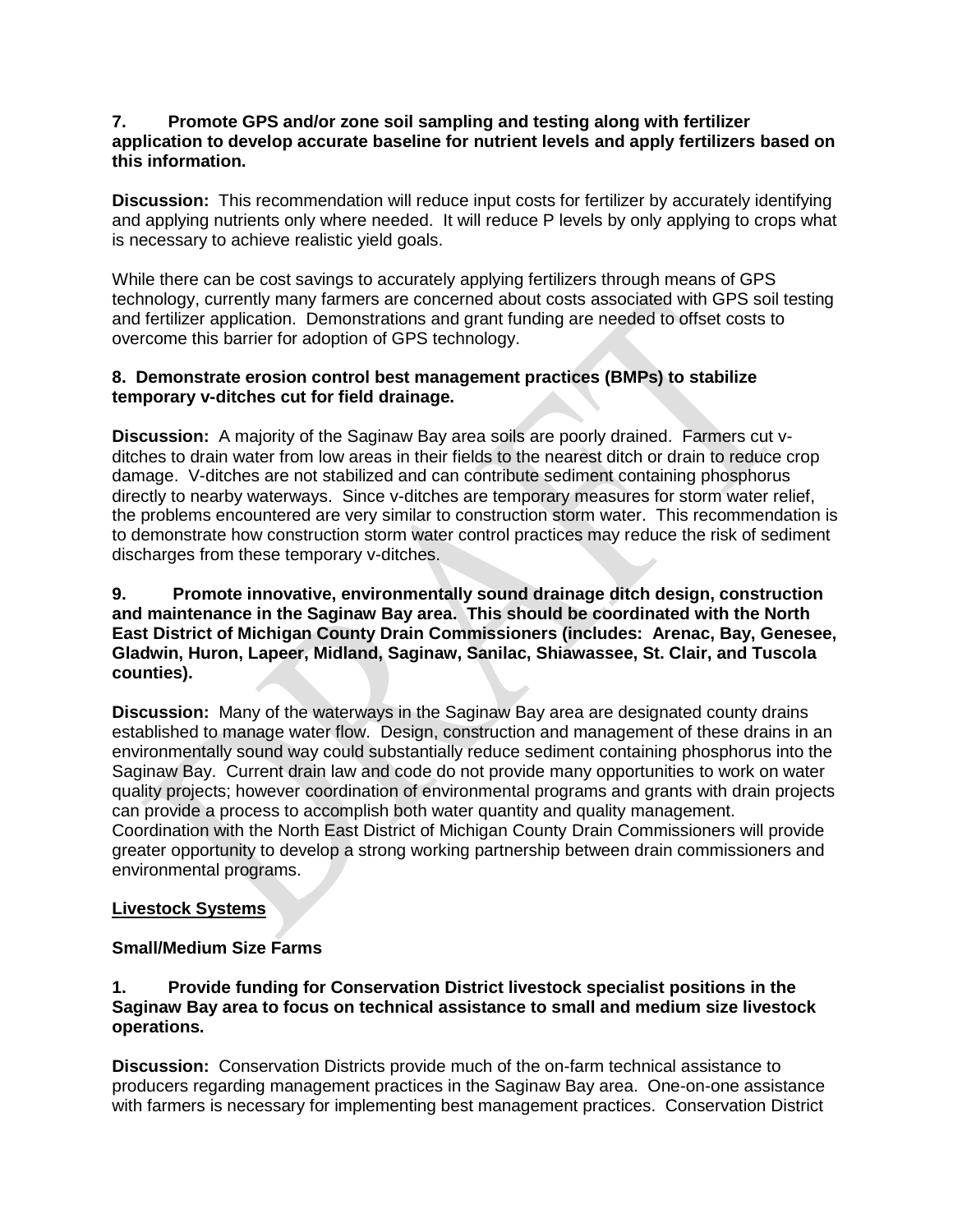technicians are knowledgeable about the USDA cost share programs and assist farmers with the administrative and technical issues. Additional local technical assistance would result in environmental improvement through greater participation in programs such as the Michigan Agriculture Environmental Assurance Program (MAEAP).

#### **2. Develop "common sense" standards and solutions that provide low cost, flexible alternatives to address operational problems.**

**Discussion:** Often federal and state cost-share programs require more comprehensive and expensive solutions than are necessary to resolve simple problems. While cost-share programs exist to address some of the management issues on the farm, these programs often require a long-term commitment and substantial capital outlay. To receive funding, additional issues beyond the immediate practice must be addressed in conjunction with the desired practice. Many of these programs have substantial administrative and process oversight (i.e. application, engineering review, etc.) creating a reluctance, including financial obstacles, for many farmers to participate. Comprehensive farm management planning is an excellent concept; however, in order to achieve an immediate environmental improvement, the process must be streamlined to allow for implementation of practical, low-cost practices. Building flexibility into these cost share programs and offering more options would lead to a greater acceptance and implementation by producers.

#### **3. Promote the simple message "No runoff – No discharge" through an outreach program targeted to non-permitted (NPDES) small and medium size livestock operations.**

**Discussion:** Small and medium size livestock farms have diverse operations and management practices. Some of the challenges identified are as follows: age of farmer (pending retirement and not willing to adopt best management practices); storage (expensive for small/medium operations); and short-term timeframe to recapture costs associated with improvements. A simple message, "No runoff – No discharge," should be universally and consistently promoted by all agencies and organizations. The intent is to establish a minimum implementation level for every livestock farm operation in the Saginaw Bay area.

#### **4. Identify non-traditional approaches to conduct educational outreach to small and medium size livestock operations.**

**Discussion:** Because of the diversity in management approaches on small and medium size operations, it is difficult to develop a standard educational outreach program with wide appeal. Traditional approaches have had limited effectiveness. To attain broader acceptance and implementation of best management practices, it will be necessary to identify, implement, and evaluate non-traditional approaches.

#### **Hobby Farms**

#### **5. Develop a summary report of local ordinances related to livestock within the Saginaw Bay area to provide information and education on existing local ordinances and the Right to Farm Act.**

**Discussion:** Local ordinances exist to regulate the number of livestock a landowner can have per the area owned. Many residents are not familiar with these ordinances. Ordinances and their enforcement vary between governmental units. The Right to Farm Act preempts any local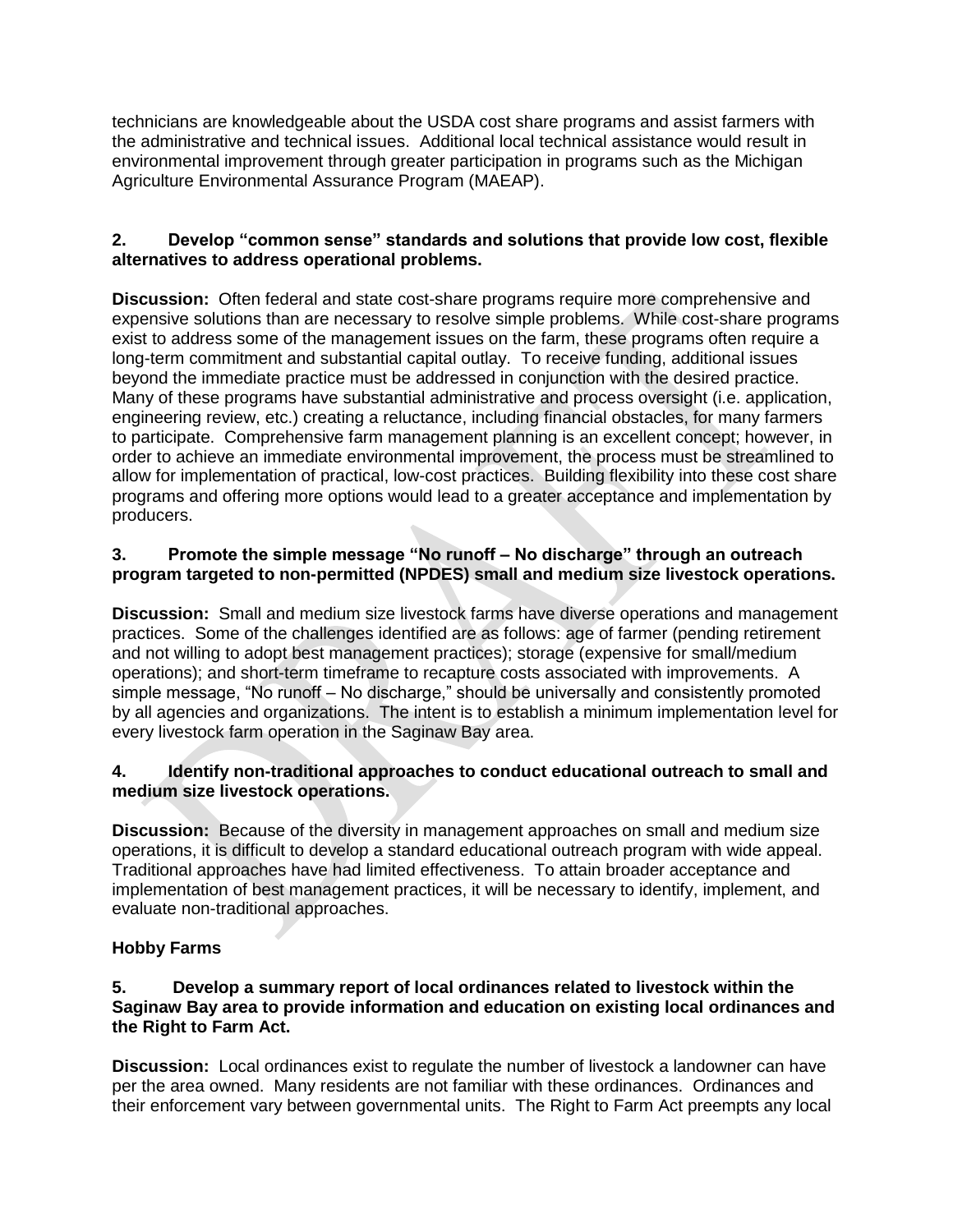ordinance, regulation or resolution that purports to extend or revise in any manner the provisions of this act or generally accepted agricultural and management practices developed under this act. A grant should be utilized to support an education/outreach program on nutrient management, targeting hobby/small livestock facilities in the Saginaw Bay area.

#### **6. Develop an outreach and education program targeting hobby farms regarding appropriate manure management practices and utilization.**

**Discussion:** In field surveys of area watersheds, hobby farms, particularly farms with only a few animals, have discharges as a result of poor manure management practices. Hobby farms have very different operational needs than production livestock operations. Recognizing hobby farms as a specific target group and promoting sound manure management practices to them should effectively address a majority of these discharges. MDA and MSU Extension are implementing outreach and education programs to these types of farms, and coordination with their efforts will provide a good initiation point for a more intensive regional effort.

#### **Concentrated Animal Feeding Operations**

#### **7. Farms accepting manifested manure should have a nutrient management plan with appropriate setbacks; identification of environmentally sensitive areas; and application timing.**

**Discussion:** CAFOs generally manifest a majority of their manure to land owners for application to nearby fields. A NPDES CAFO permit requires a Comprehensive Nutrient Management Plan (CNMP) to outline how and where they will apply manure. Proper land application of manifested manure, including appropriate setbacks; identification of environmentally sensitive areas; and application timing, etc., is not required to be documented. To provide reasonable assurance to the surrounding community, farms accepting manifested manure should develop and implement nutrient management plans that minimize discharge and runoff.

#### **8. Develop an education and certification program for manure applicators, specifically targeting the individuals directly applying manure to the fields.**

**Discussion:** Many custom applicators receive training and continuing education; however, employees directly applying manure to fields do not receive sufficient training to ensure that manure application aligns with the recommendations in a CNMP or NMP. Training employees is essential to provide environmentally sound manure application. A training program should be developed for the manure applicators and their employees providing a basic awareness of discharge and runoff issues.

#### **9. Promote farms that have implemented sound environmental practices which positively contribute to the surrounding community.**

**Discussion:** Many farm operations properly manage their manure and have invested in their facilities to achieve sound environmental standards. These positive efforts should be recognized and promoted within the agricultural and local community. It is important to acknowledge that, like other businesses, farms provide jobs and contribute to the local economy.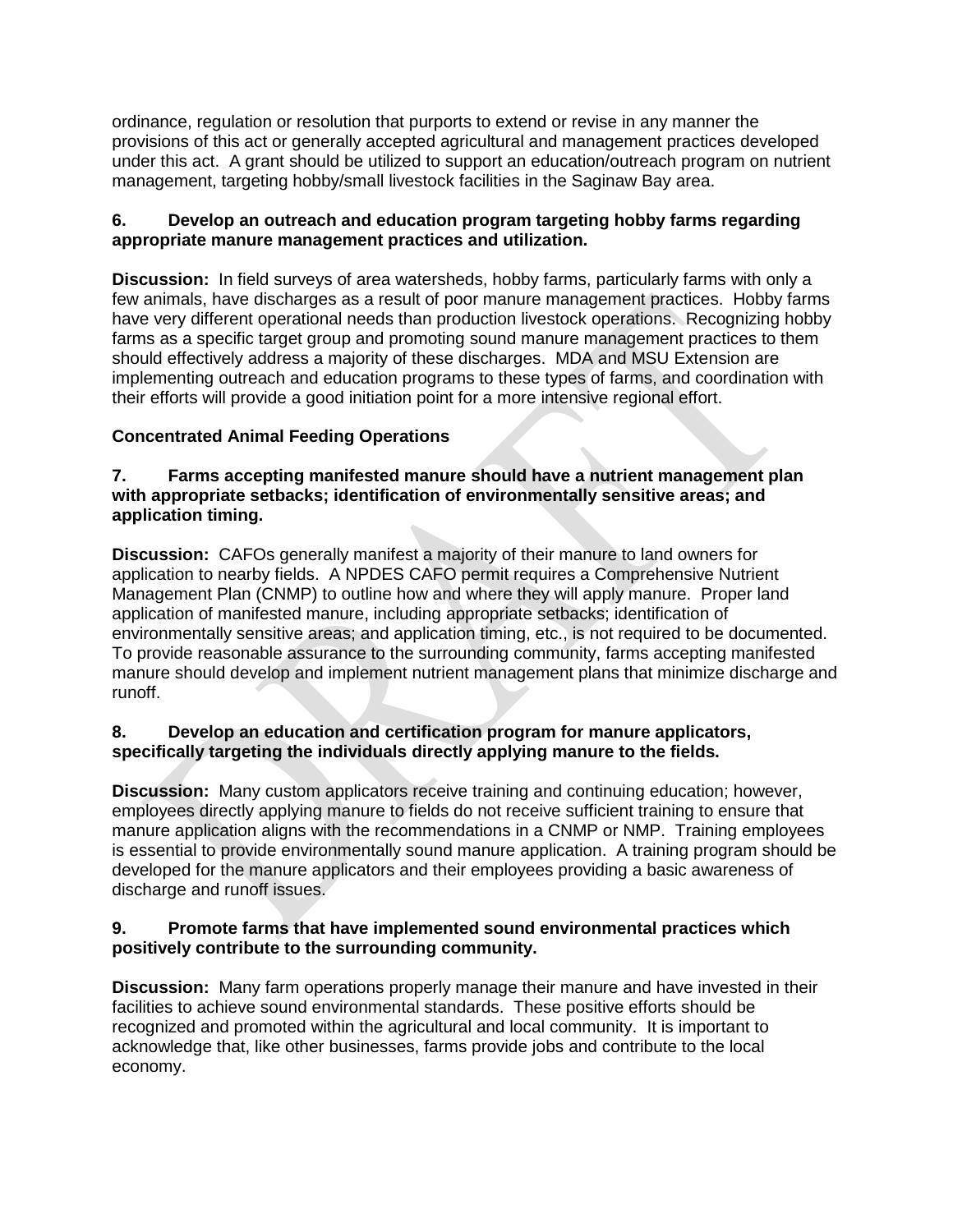#### **Manure Utilization**

#### **10. Promote the value and alternative uses of manure.**

**Discussion:** Manure is becoming much more valuable. Due to the increase in cost of commercial fertilizer, the value of manure has become similar to a commodity. Ensuring that this message is promoted and alternative use options are made readily accessible will provide for better management of manure. Utilization of manure value calculators are available at: [http://animalagteam.msu.edu/LandApplication/ManureValueCalculators/tabid/250/Default.aspx.](http://animalagteam.msu.edu/LandApplication/ManureValueCalculators/tabid/250/Default.aspx)

#### **11. Update regulations regarding waste management to incorporate "green" technologies.**

**Discussion:** Waste management regulations were originally developed primarily to address industrial waste streams. Regulations should be re-evaluated to determine how to actively support green technologies, such as anaerobic digesters and composting facilities using comingled waste. A workgroup should be formed to draft recommended changes to waste management laws that will encourage green technologies.

#### **12. Support the Huron Economic Development Council's efforts at developing regional anaerobic digesters for manure and other wastes.**

**Discussion:** Several years ago, the Huron County Economic Development Corporation (EDC) began to evaluate how they could assist our agricultural industry in economic development projects. One key area that they began to explore was the development of alternative energy related to farms and agriculture. The EDC focused on anaerobic digesters for several reasons. First the basic technology is well understood. Second, there is a significant amount of feedstock, (i.e. manure) for the digesters. Third, digesters could address several issues related to manure and nutrient management on our local farms. The EDC conducted a base line study of several farms in the area, the Lusk Study, to determine implementation issues. The report indicated that digesters could have an impact on farms but the payback was not quick and the farms were not interested in owning and managing what is basically an alternative energy company. The EDC has continued to pursue this track but focused on a large scale, "community" digester that could include several farms and other feedstocks. This has been a long term effort for the EDC.

Currently the EDC is reviewing the qualifications of and interviewing several companies that could be interested in developing a state of the art, community digester in Huron County. The successful company will then begin the process of developing an anaerobic digester, (community scale), meeting with local farms, determining DEQ permitting requirements and utilization of final products. It is anticipated that this process will take 6-8 months ending with the site selection of the digester, all of the required permits, contracts with farms for feedstock, up take contracts for electricity and natural gas and off take solutions for the digested manure.

#### **13. Develop a commercial composting facility for bodies of dead animals and manure in the Saginaw Bay area.**

**Discussion:** Currently there are extremely limited ways to dispose of bodies of dead animals. In the Saginaw Bay area, no landfills accept bodies of dead animals, no rendering options are available, and burial during winter months is not practical. Current legislation does not allow for the co-mingling of bodies of dead animals or manure. Composting is a beneficial way of utilizing various waste streams. Dead animals, both livestock and road kill, pose a hazard when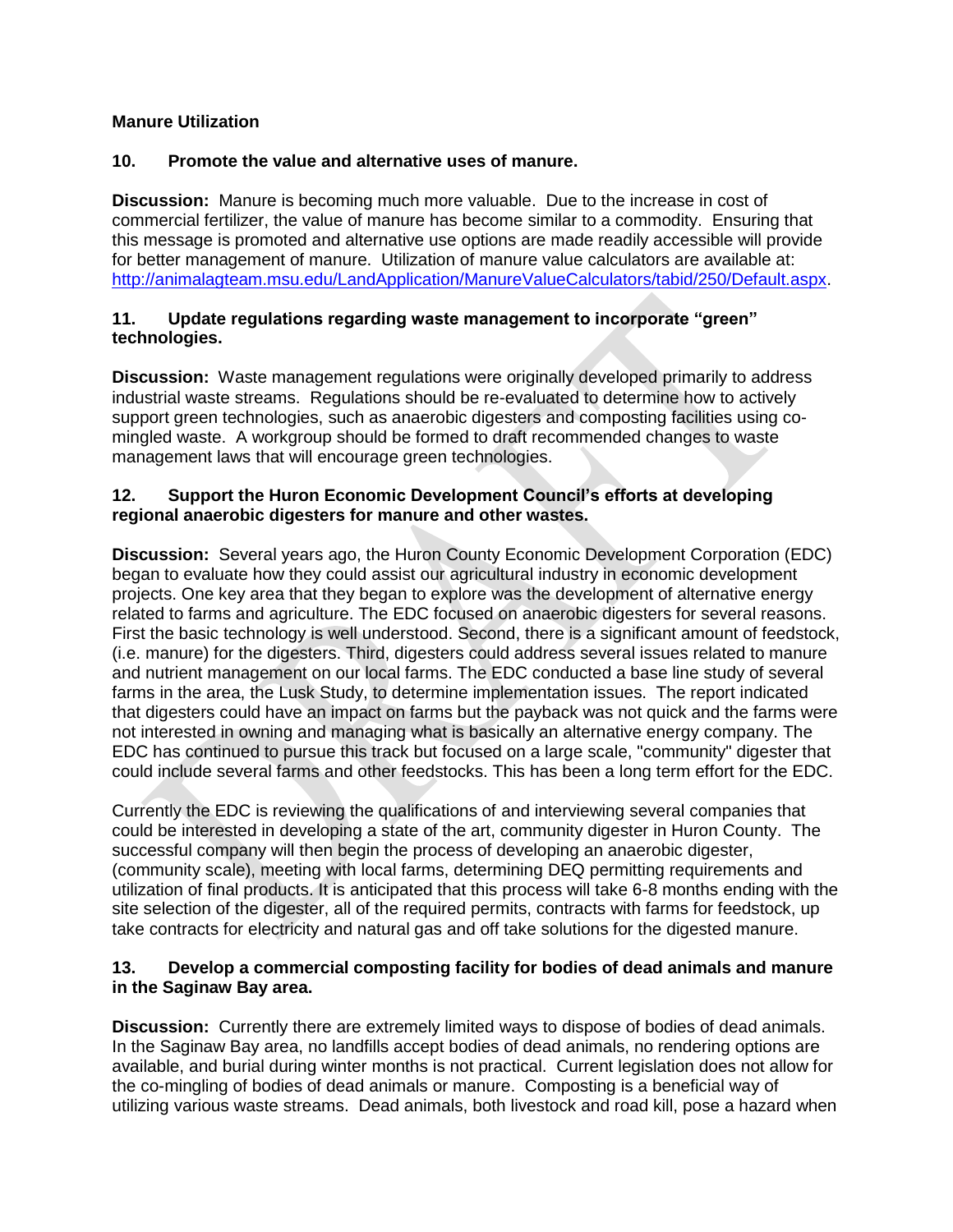improperly disposed. A commercial composting facility would allow livestock owners to properly dispose of dead animals and manure.

#### **14. Support a link for a Saginaw Bay area manure brokering website. Potentially expand the existing MSU Extension website**: <http://web2.canr.msu.edu/manure/>

**Discussion:** Provide farmers access to information about where they can buy and/or sell manure. MSU Extension has established a manure brokering website that could be tailored for expanded use in the Saginaw Bay area.

#### **15. Evaluate the Genesee Power model for horse and other manures and explore expanding local collection points.**

**Discussion:** Genesee Power is currently taking horse manure from area farms to convert to energy. Investigating this model may provide another option to address manure utilization in the Saginaw Bay area.

#### **Livestock Exclusion**

#### **16. Promote a consistent, simple message "Keep livestock out of waterways."**

**Discussion:** Keeping livestock out of the water is the best way to ensure there is minimal sediment, nutrient, or fecal discharges from these animals into the nearby streams, creeks, drains, rivers, and lakes. A brochure *Acceptable Practices for Managing Livestock Along Lakes, Streams, and Wetlands*, compiled by MDEQ; MDA; MSU Extension; and the United States Department of Agriculture (USDA), NRCS is a resource for information. MSUE Bulletin No. E-3066.

#### **Phosphorus Feed Management**

#### **17. Promote the use of a mass balance approach for including phosphorus in livestock diets.**

**Discussion:** Phosphorus is one of the most expensive supplemented mineral in livestock feeds. Most grains used in animal diets (corn, wheat, soybeans) store as much as 80-90% of the total P in the form which is unavailable for uptake by swine (monogastric digestive systems). Use of phytase, a commercially available enzyme, in monogastric diets increases the availability of phytate-bound P, reducing the need for supplemental inorganic P, and resulting in a reduced total P load in manure. We encourage the use of phytase in swine diets and support continued research that allows for the improvement of P utilization among livestock. Additionally, with drastic increases in input costs for livestock producers, many require utilizing co-products, such as distiller"s grain, in livestock feeds. Some of these co-products contain concentrated amounts of P. Livestock producers need to eliminate additional sources of P in the diet to minimize the amount of P being excreted in manure. We support educational and research efforts that help producers and nutritionists include the minimum amount of P necessary into livestock diets.

#### **Ag P3 Workgroup Summary:**

The recommendations outlined above must be implemented to reduce phosphorus discharges into surface waters of the Saginaw Bay area. Many resources have to join forces in order to implement these recommendations utilizing science-based information and emphasizing cost-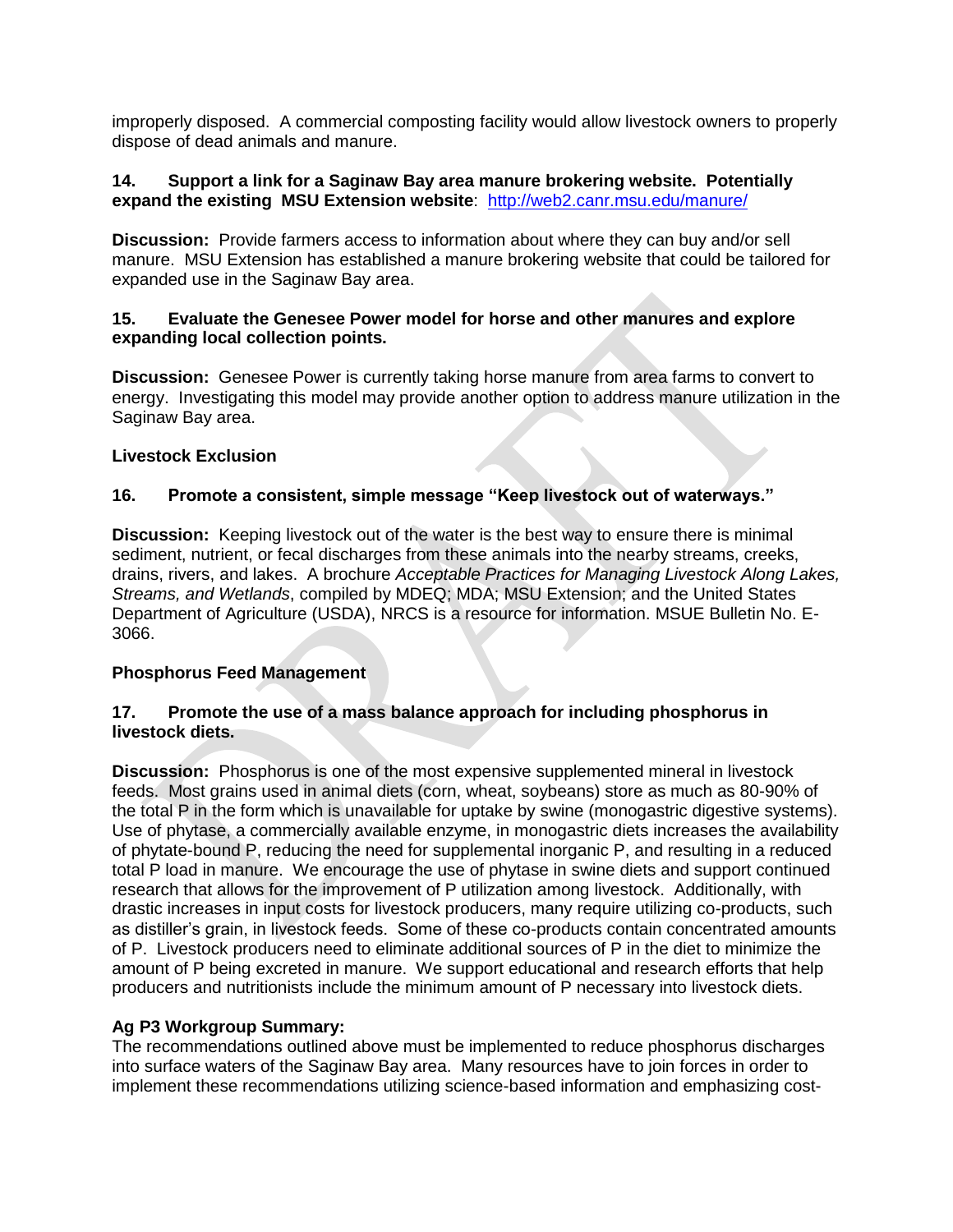effective management practices. Table 3 provides an initial implementation strategy for the Ag P3 workgroup recommendations.

The recommendations below require immediate and substantial commitment and financial support from MDA, MDEQ, MSUE, NRCS, Conservation Districts, agribusiness, individuals, and other groups to put into action.

- Develop consistent nutrient recommendations, specific to the Saginaw Bay area, supported and promoted by all groups providing direction for farmers.
- Provide funding for Conservation District livestock specialist positions in the Saginaw Bay area to focus on technical assistance to small and medium size livestock operations.
- Develop "common sense" standards and solutions that provide low cost, flexible alternatives to address operational problems.
- Update regulations regarding waste management to incorporate "green" technologies.
- Purchase and maintain research farms in the Saginaw Bay area to demonstrate various management practices and evaluate their effectiveness under different cropping systems.
- Establish the Saginaw Bay area as Michigan"s agricultural subsurface tile drainage research area for water quality.

All operations, regardless of size, should be good stewards of the environment. Verification of operations through MAEAP (in any and all of the three systems – Cropping, Livestock, and Farmstead) encompasses several components of the recommendations in this document. We strongly encourage increased participation in MAEAP in the Saginaw Bay area.

#### **Stormwater Phosphorus Workgroup**

As part of the larger effort, a Stormwater Phosphorus Workgroup was formed to identify actions that could be taken to reduce phosphorus from urban pollution sources. This workgroup identified three key areas where actions may result in significant reductions in phosphorus loads to Saginaw Bay: 1) Septic systems; 2) Low impact development (LID); and 3) Improvements in stormwater regulations.

#### **Septic Systems**

If properly designed and maintained septic systems provide an excellent way to treat wastewater. However, where septic systems are inadequately designed or maintained discharges from these systems can contribute phosphorus and bacteria to nearby streams and lakes. In order to ensure appropriate oversight and functioning of these systems, the following actions are proposed:

#### **1) Education –**

Many people view septic systems as wastewater disposal instead of wastewater treatment. It is important to educate homeowners on how septic systems work and how to properly maintain them.

 $\bullet$ Establish outreach program utilizing readily available resources targeted to homeowners.

#### **2) Data Management**:

Septic systems have been used for wastewater treatment in the United States since the 1880s. The permitting system in Michigan for septic systems was standardized in the 1970s. There are many septic systems that were installed prior to this permitting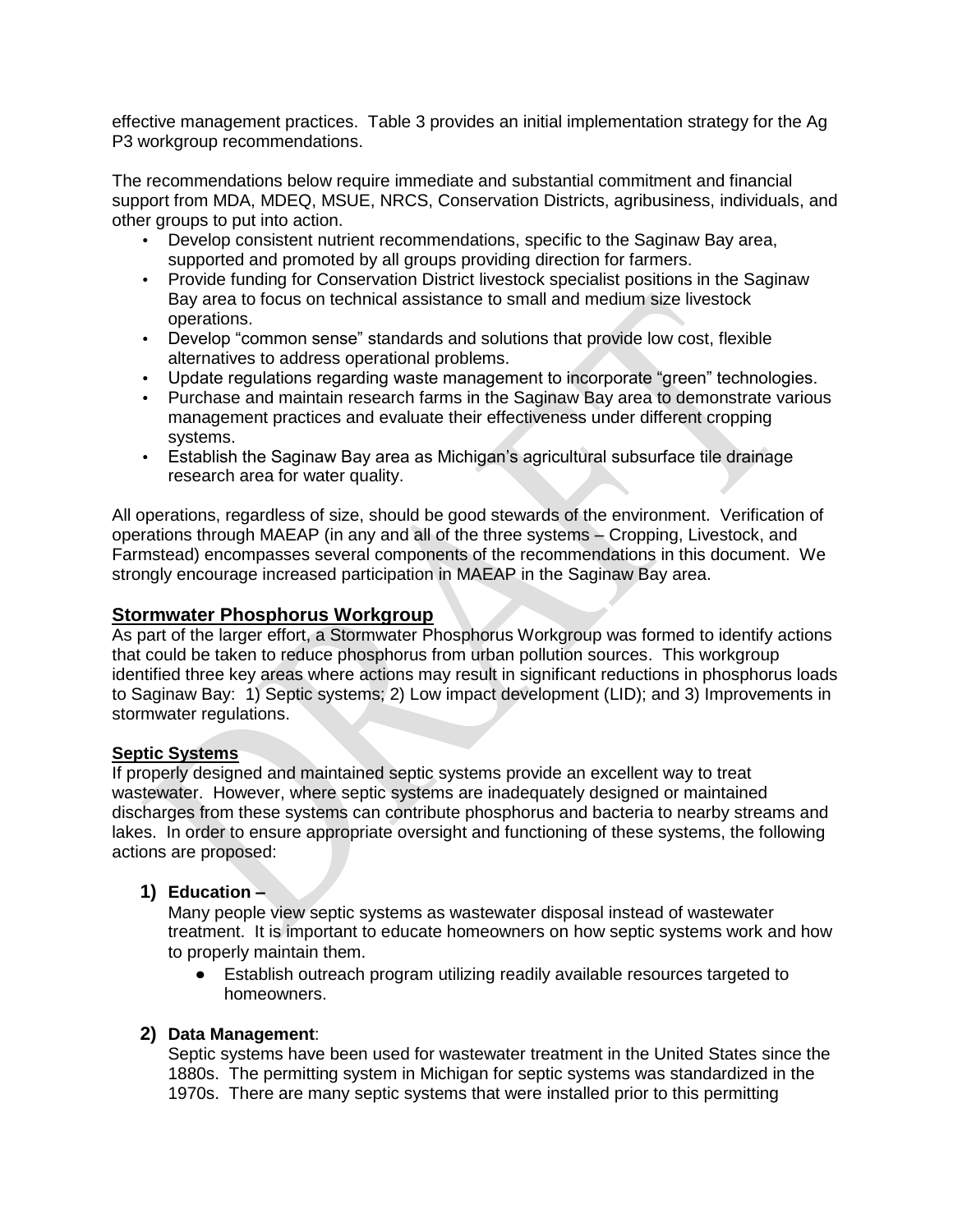process and therefore are not effectively tracked. Additionally, as the permitting process and sanitary codes developed, information collected for the design and construction of these systems changed leading to variation in available information.

It is critical that information collection and retrieval be standardized, comprehensive, and easily accessible. The recommendations below will help to establish this process:

- Resolution recommending a specific data management system to standardize on statewide basis.
- Demonstrate value of selected data management system to other counties in the Saginaw Bay Watershed through the Kawkawlin River Watershed project.

#### **3) Develop model local ordinance**:

A model local ordinance should be developed to achieve standard level of septic system inspections and maintenance and create resolution to encourage counties in the Saginaw Bay Watershed to adopt it. Sanitary codes in other surrounding counties will be reviewed to evaluated existing provisions. A matrix of this information will be developed to assist in developing the model code. The following issues will be evaluated for possible inclusion in the ordinance:

- Point-of-Sale Inspections Inspections mandated by LHDs or the local governing body at the time of home sale have been established in a number of counties statewide. In general, a point of sale approach is opposed by realtors, but would have general support of LHDs if promulgated with flexibility.
- Change In Use Inspections As a condition of issuance of a building permit for modifications to an existing home, some LHD jurisdictions require a review of the existing on-site wastewater system by the LHD. The overall average frequency of inspection resulting from this approach is unknown.
- Mandatory Inspection/Reporting at the Time of Maintenance Event Statute requiring  $\bullet$ the inspection /reporting at the time of pumping of the septic tank or other maintenance event would result in inspection of a significant number of systems. This general approach has been implemented as part of the state of Wisconsin administrative code along with a requirement that all systems be inspected for evidence of surface ponding every 3 years and that newly permitted systems include a management plan.
- Alternative System Guidance identify a central site(s) for common guidance on alternative systems.
- System age Systems over a certain age (25 years) should be required to have a regular inspection.
- Dwellings without approved permit Existing dwellings without an approved septic system permit should be required to have an inspection.
- Onsite sewage treatment language need to change onsite disposal to onsite treatment in ordinance to reflect the need for ongoing maintenance.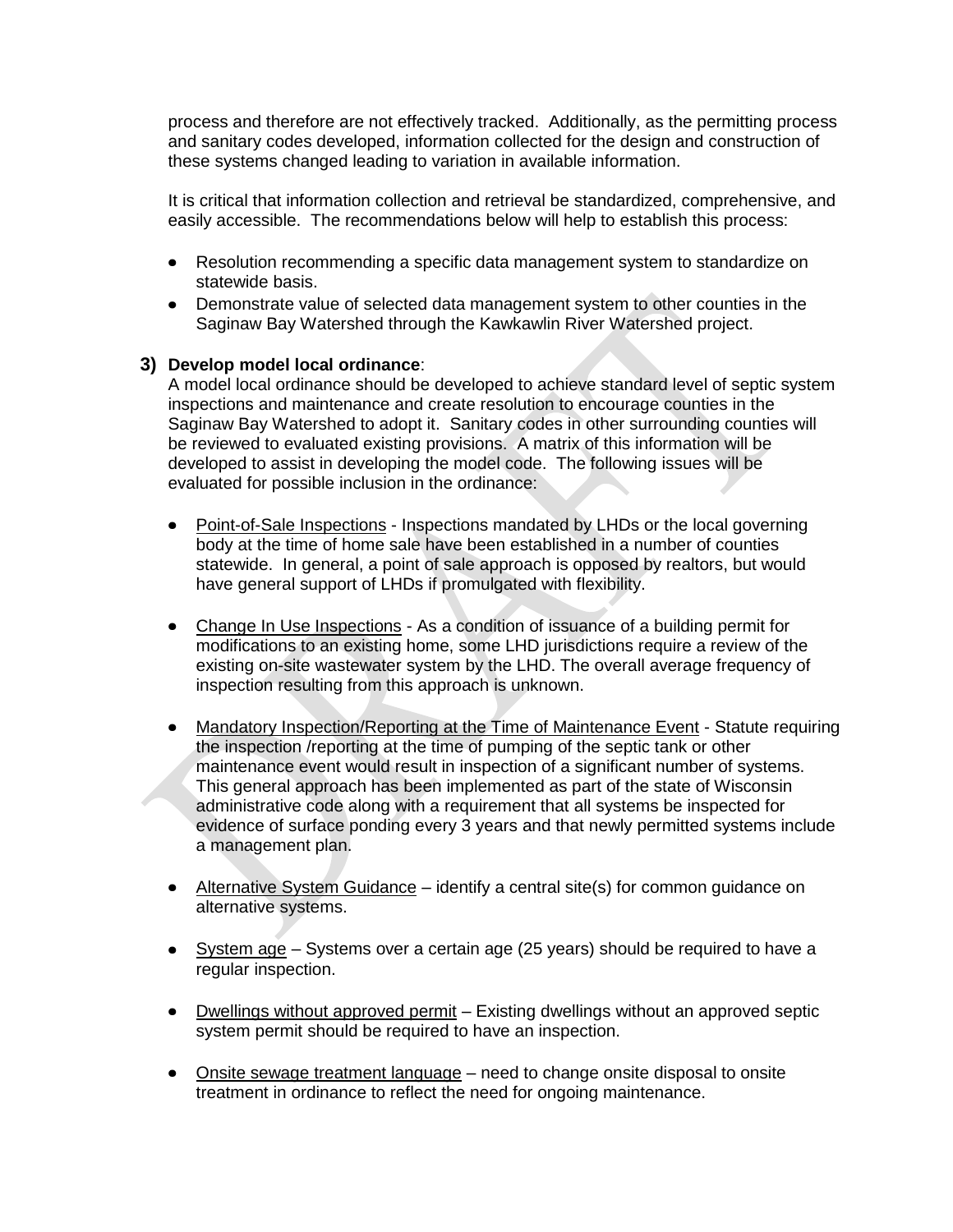• Annual Septic System Community Report - An annual report should be required to report on the effectiveness of onsite sewage treatment throughout the community.

#### **4) Financing –**

One or the critical challenges to effectively addressing septic system problems is providing access to funding for homeowners and municipalities. While funding sources are available for much of this work currently, the actions below are recommended to make this funding more easily accessible:

- Low interest loans Outline local program that would provide zero to low interest  $\bullet$ loans to homeowners. Need to establish clear technical and financial criteria.
- Evaluate State and/or local funding (loan/grant) for addressing septic system issues.
- Resolution to support local programs and/or modifications to State funding  $\bullet$ programs to address septic system issues.

#### **5) Partnerships –**

While the County Health Departments provide the principal oversight of septic systems, other local agencies and organizations play a critical role in assisting the Health Departments in identifying and correcting failing systems.

It is recommended that partnerships be established between local Health Departments and other local agencies and organizations, and that a model inter-agency process to identify and address septic system failures be developed. Partners would include:

- $\bullet$ Drain Commission
- Road Commission  $\bullet$
- Local Townships and Municipalities (including planning commissions, building  $\bullet$ departments, and local elected officials)
- Realtors  $\bullet$
- Homeowners Associations  $\bullet$
- Home builders Associations  $\bullet$

#### **Low Impact Development (LID)**

Low Impact Development (LID) is an innovative stormwater management approach with a basic principle that is modeled after nature: manage rainfall at the source using uniformly distributed decentralized micro-scale controls. LID's goal is to mimic a site's predevelopment hydrology by using design techniques that infiltrate, filter, store, evaporate, and detain runoff close to its source. Techniques are based on the premise that stormwater management should not be seen as stormwater disposal. Instead of conveying and managing/treating stormwater in large, costly end-of-pipe facilities located at the bottom of drainage areas, LID addresses stormwater through small, cost-effective landscape features located at the lot level. These landscape features, known as Best Management Practices (BMPs), are the building blocks of LID. Almost all components of the urban environment have the potential to serve as a BMP. This includes not only open space, but also rooftops, streetscapes, parking lots, sidewalks, and medians. LID is a versatile approach that can be applied equally well to new development, urban retrofits, and redevelopment/revitalization projects.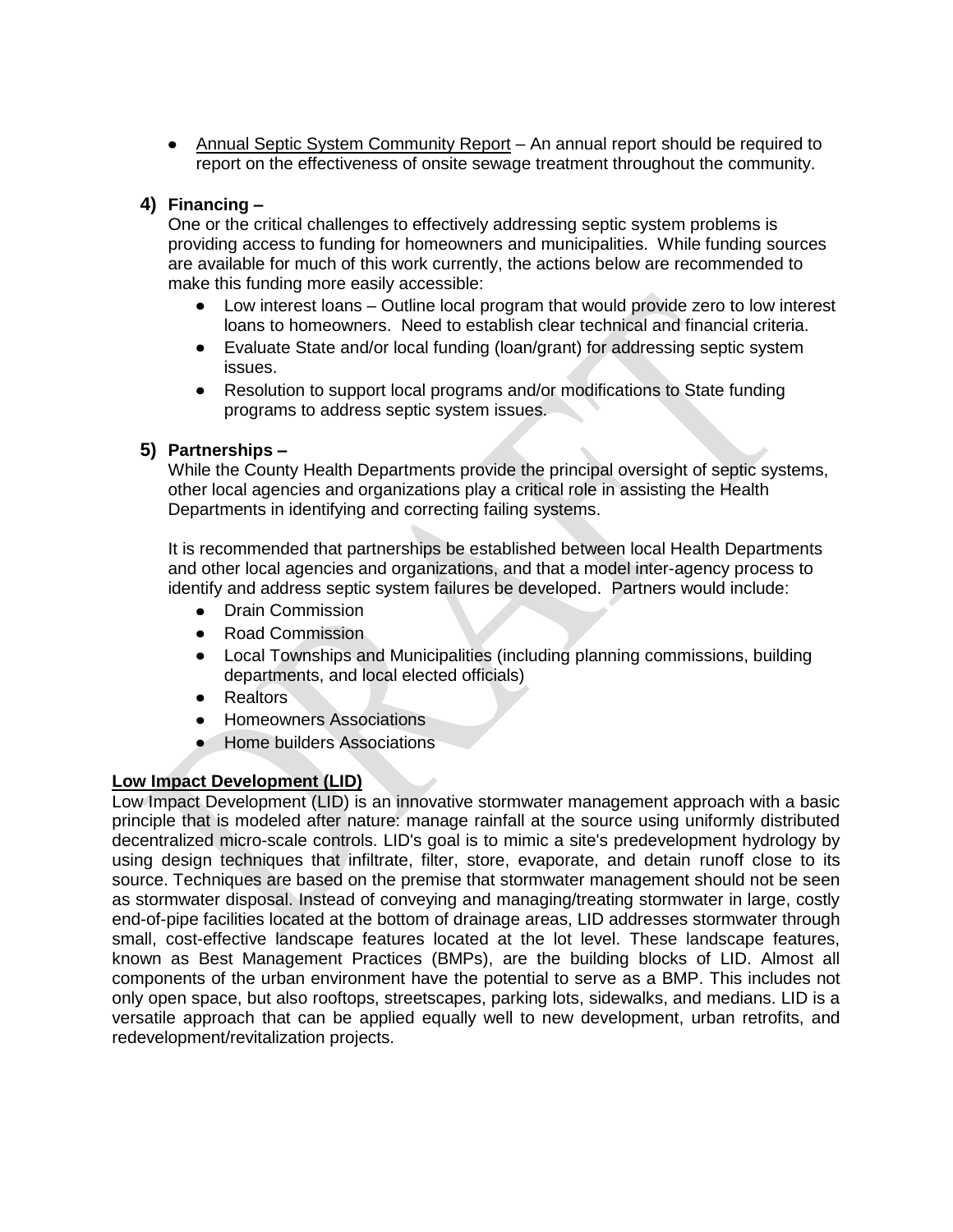The following recommendations outline actions in the Saginaw Bay Coastal Area to promote the implementation of LID:

- **1. Promote LID Best Management Practices (BMPs) Manual and the Filling the Gaps manual developed for Michigan.**<br>**•** Provide a conduit of community
	- Provide a conduit of communication to professional designers, planners, municipalities, counties and other agencies in a position to implement this manual in the region.
- **2. Combined Sewer Overflow (CSO) / Low Impact Design (LID) Drainage district grant project.**
	- Completion of grant project and release of results.
	- Support the public education portion of this project.
- **3. Provide a model LID ordinance with a resolution to adopt the ordinance.**
	- Remove obstacles for Low Impact Design in the region.
	- Review existing ordinances in the country and state to develop a model ordinance.
	- Meet with regional, county and municipal planners to determine implementation strategy for Saginaw Bay Region.
	- $\bullet$ Provide educational opportunities for planning commissions to introduce the LID concept in order to facilitate change.

#### **6. Develop LID Outreach Strategy**

- Develop strategic partnerships with professional regional, state and national organizations to promote LID (Landscape contractors, Michigan Nursery Landscape Association, Turfgrass Association, Professional Associations, MSU Cooperative Extension)
- Focus Groups for Landscape Architects, Design Engineers, Construction  $\bullet$ Contractors, Landscape Contractors and lawn / landscape maintenance professionals.
- Education for review agencies, planners, planning commissions, and engineers to help them understand LID concepts and how to review site plans that are implementing LID in their communities. How not to be a roadblock to change but to be a change agent to implement this type of development.
- Facilitate education sessions for focus groups.
- Interaction with local watershed groups, stormwater authorities and municipalities to promote LID.
- Promote tours to show examples of local LID projects and their impact on water quality
- Promote use of signage on LID projects in the Saginaw Bay Regions.
- Provide education for review process of commercial development, plats, condominium projects and industrial sites.

#### **5. Incentives for LID – Promotional piece**

- Develop a list of grants that are available for use as incentives.
- Research and make available information on grants for use in LID projects.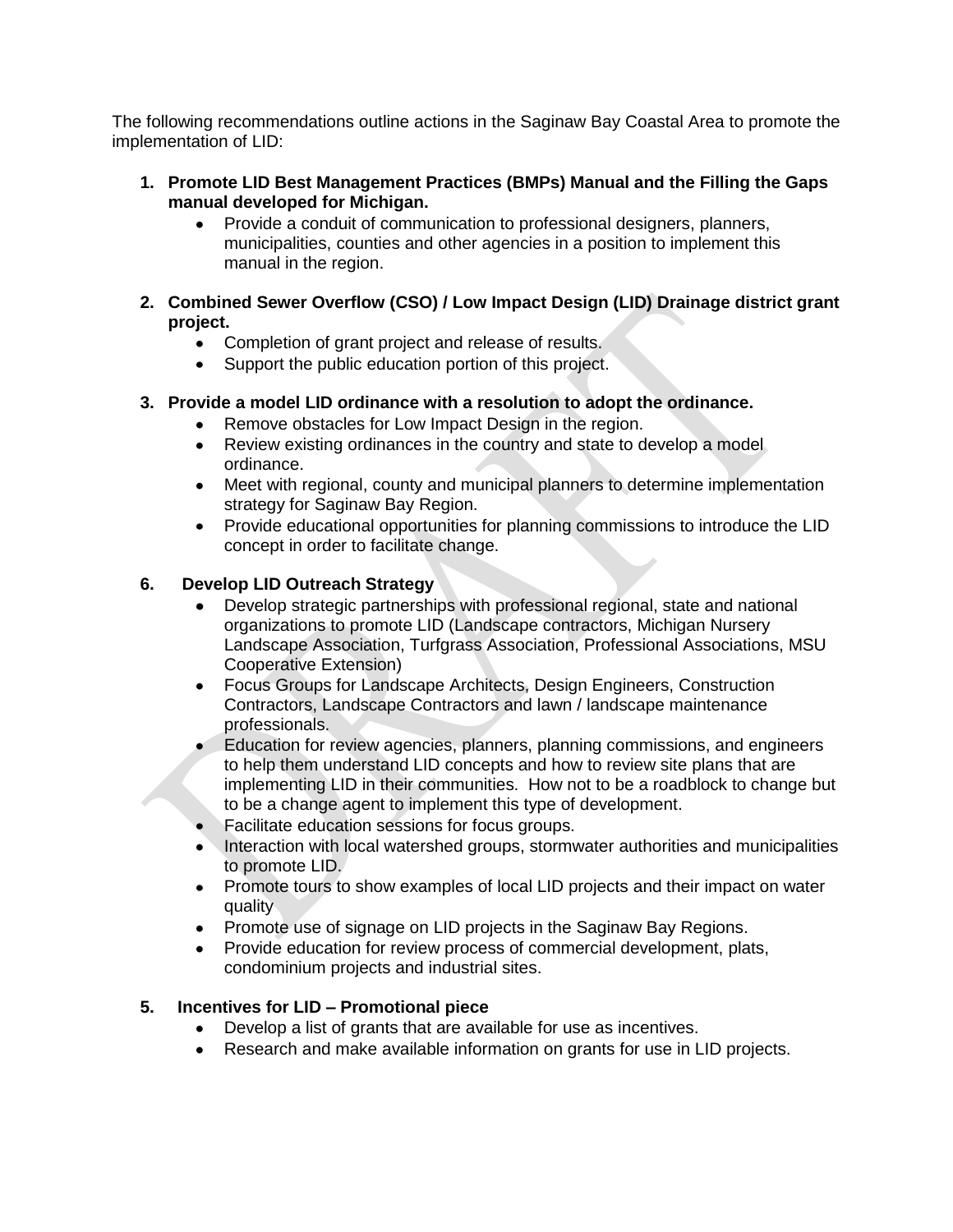#### **Stormwater Regulations**

Stormwater regulations in Michigan provide a framework for how municipalities, commercial entities, and construction sites can reduce stormwater pollution. While these regulations provide a starting point for pollution reductions, the following recommendations outline actions that will enhance and improve implementation of these regulations:

#### **1. Funding**

- Street Sweeping provide guidance and resources for improved street sweeping equipment.
- Catch Basin Cleaning provide additional resources to clean catch basins on a more frequent basis.
- Sustainable Funding Evaluate various sustainable funding options to implement stormwater regulatory requirements.

#### **2. Education**

- Litter Removal provide local education program on appropriate disposal of  $\bullet$ grass and leaf litter.
- Public Outreach Increase public education on stormwater issues related to phosphorus control targeting television and radio.
- Catch Basin Signage Implement programs designed to mark catch basins with environmental message (e.g. Don"t Dump Here … Flows to Saginaw Bay).

#### **3. Authority**

- Spills Expand local authority and resources to address spills.
- Stormwater Ordinance Evaluate the legal authority to pass stormwater ordinances at the County level.
- Drain Code Modify Chapter 21 & 22 of the Drain Code to allow assessment for Water Quality improvements.
- Non-MS4 Communities Evaluate the authority to allow non-MS4 communities to regulate and fund a stormwater program under the MS4 regulations.
- $\bullet$ Phosphorus Ordinances – Encourage the development and passage of zero-P phosphorus ordinances in the Saginaw Bay Watershed Counties and municipalities.

#### **4. Effectiveness**

- MS4 Regulations Evaluate the effectiveness and challenges of implementing the MS4 regulations in the Saginaw Bay Area as it relates to phosphorus.
- $\bullet$ Common Sense Approach - Establish a stormwater regulatory review committee including regulated communities to develop a "common sense" approach to implementing MS4 requirements.

#### **Stormwater Phosphorus Workgroup Summary**

The recommendations above highlight issues that need to be addressed in order to further reduce phosphorus discharges to Saginaw Bay from urban stormwater. These recommendations should be used as a guide in seeking additional technical and financial assistance, and in developing policies related to the implementation of stormwater management practices. Table 4 provides an initial implementation strategy for the Stormwater Phosphorus Workgroup recommendations.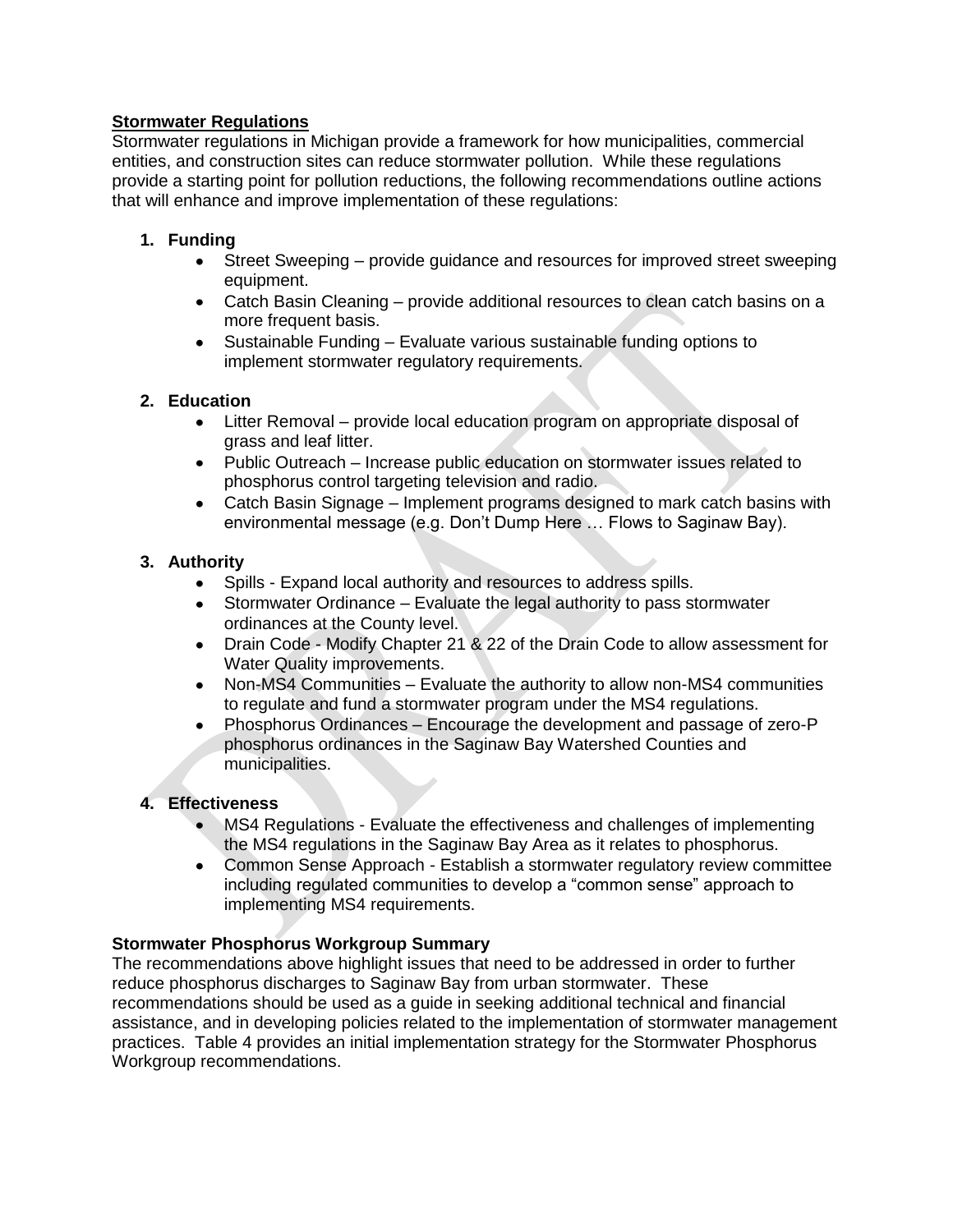#### **Point Source Phosphorus Workgroup**

The Point Source Phosphorus Workgroup was formed to identify actions that could be taken to reduce phosphorus from industrial and municipal wastewater treatment processes. This workgroup identified three key areas where actions may result in additional reductions in phosphorus loads to Saginaw Bay: 1) Research; 2) Collaboration; and 3) Education.

#### **Research**

The wastewater treatment facilities in the Saginaw River are currently meeting or doing better than their allowed phosphorus concentration and loading discharge limits. Further reductions in phosphorus from these facilities would need to be done in a cost effective manner in order for them to justify the expense to their customers. Research is critical in this effort and the following areas of research have been identified that may result in cost effective phosphorus reduction at wastewater treatment facilities in the Saginaw Bay area:

- $\triangleright$  Develop a Best Management Practices (BMP) manual outlining sustainable practices (chemical, biological, physical) for P reduction that evaluates various municipal and industrial processes and recommends cost effective means to reduce phosphorus.
- $\triangleright$  Conduct a CSO pilot study to evaluate P removal from chemical additions to a CSO retention basin.
- $\triangleright$  Conduct a review of P removal technology through a grant to a local university. What's going on in Europe and elsewhere with P removal technology?
- $\triangleright$  Seek funding to hire a consultant to review point source treatment systems in the Saginaw Bay Watershed and recommend cost effective means to further reduce phosphorus in the discharges.
- $\triangleright$  Evaluate localized impacts of municipal wastewater treatment lagoons on waterways in the Saginaw Bay Watershed.

#### **Collaboration**

Working together can often create cost savings, as well as generate new ideas and approaches. The areas identified below could create a forum for discussion of phosphorus reduction strategies in the Saginaw Bay area:

- $\triangleright$  Establish a Saginaw Bay IPP partnership among wastewater treatment facilities in the area to evaluate an Industrial Pretreatment Program approach to phosphorus reduction.
- $\triangleright$  Support the Saginaw Bay Sustainable Business Forum, one component of which could be how industries could reduce phosphorus discharges to the Saginaw Bay.

#### **Education**

Ensuring that the general public has accurate information on wastewater treatment facilities in the Saginaw Bay area; and how they can help improve treatment at these facilities is important. The following recommendations address this need:

- $\triangleright$  Provide education outreach to wastewater treatment system users on phosphorus products that go to the WWTP.
- $\triangleright$  Develop an information piece comparing actual P discharged versus P loadings allowed in permit.

#### **Point Source Phosphorus Workgroup Summary**

Point source dischargers of phosphorus in the Saginaw Bay area are generally meeting or discharging less than they are currently permitted to discharge. There is common interest among the dischargers participating in this effort, however, to look at cost effective ways to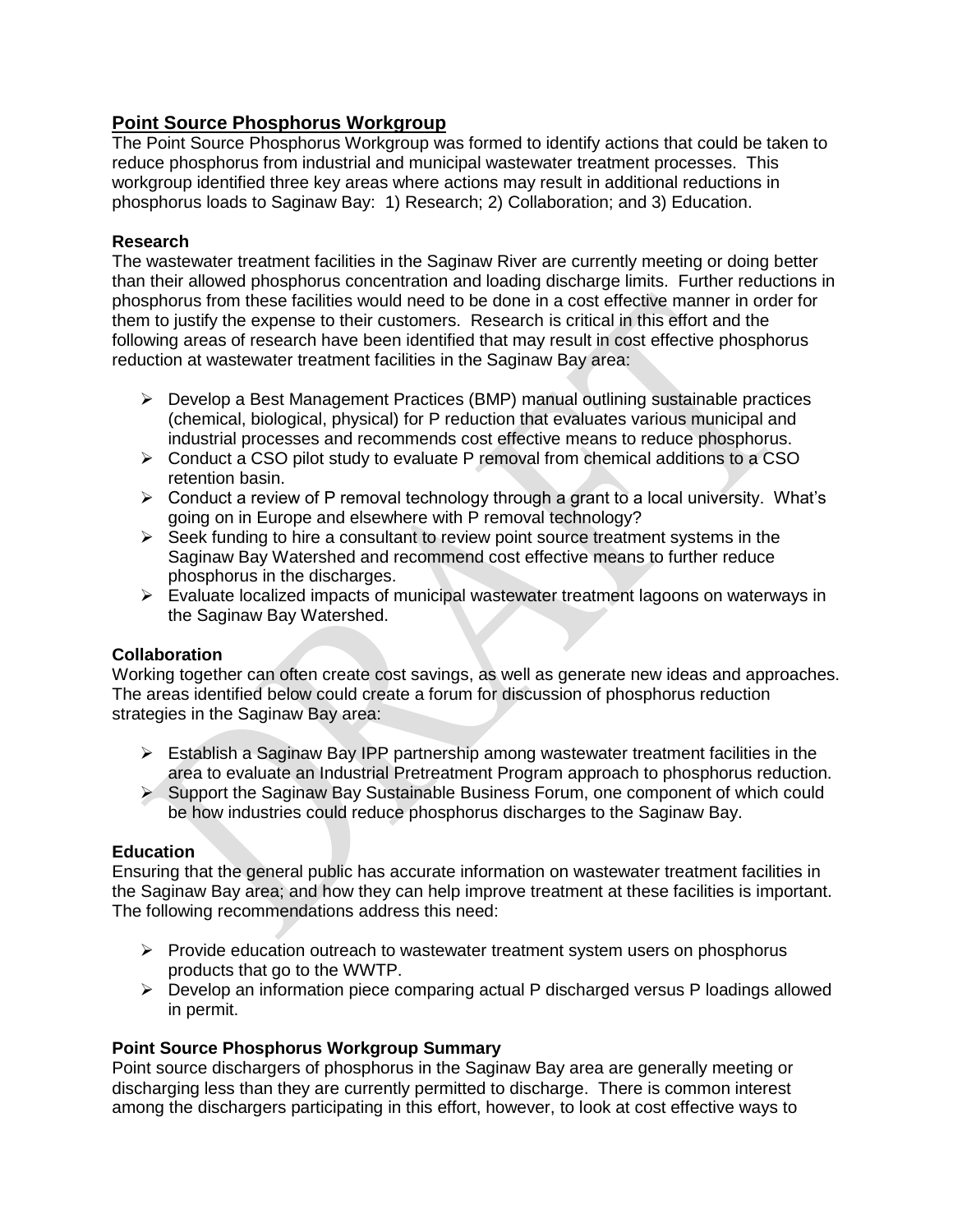further reduce their phosphorus loads. Table 5 provides an initial implementation strategy for the Point Source Phosphorus Workgroup recommendations.

# **Conclusion**

In review of all recommendations for phosphorus reduction to Saginaw Bay, four key concepts standout:

- **1. Problem Definition –** While phosphorus is clearly a contributor to algae problems in Saginaw Bay, it is unclear at this point how much it contributes to the overall problem. Ecosystem variables such as zebra mussel impacts, impacts of water levels, and impact of sediment re-suspension need to be incorporated into the evaluation. A better understanding of how much phosphorus is in the system already and ongoing contributions from various sources also needs to be summarized in a nutrient budget for the Saginaw Bay, and translated into a more comprehensive Phosphorus Reduction Strategy.
- **2. Education –** Education is identified as a key recommendation throughout all the source reduction strategies. This area can not be over emphasized. Awareness of phosphorus issues is the basis for building partnerships and supporting actions to correct problems. This should be considered as a top priority for any effort to reduce phosphorus in the Saginaw Bay.
- **3. Building Partnerships –** The diversity of participation on the SBCI Phosphorus Committee and its workgroups clearly demonstrates the importance of partnerships in the effort to control and reduce phosphorus. Partnerships not only provide a forum for a broader discussion of issues, but also an opportunity to leverage resources. Moving forward with these initiatives will require strong partnerships to ensure greater local buyin and sustain efforts over the long term.
- **4. Sustainability –** Economical solutions was a key component of all discussions within the source reduction workgroups. It was continually emphasized by participants that sustainability is based on a "common sense" approach to problem solution. If a solution to phosphorus reduction is also economical, it will sell itself and be sustainable.